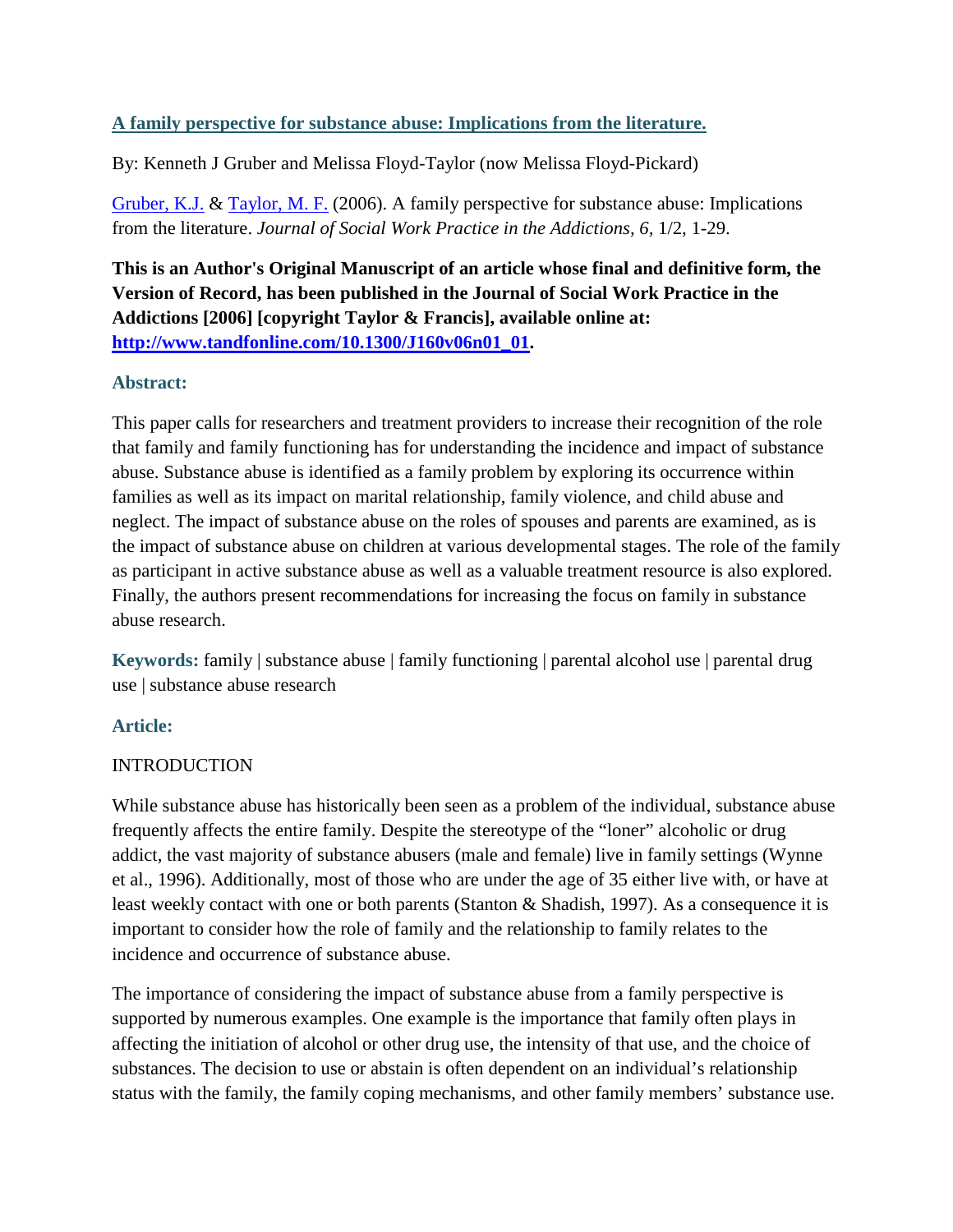Another example of family import is the extent to which the family serves as a protective factor or buffer against substance use and its deleterious effects. In families where alcohol and other drugs are disapproved, family members are less inclined to use them. A third example is the effects that the abuse of alcohol and other drugs often has on family members and their relationships with, and behavior towards, the family. Substance use is frequently associated with child abuse and domestic violence. It also is a leading contributor to marital dissatisfaction, family breakups, and rejection of family members. The importance of the family in understanding alcohol and drug use and abuse is underlined by these highly destructive consequences of alcoholism and drug dependency on the abuser and the family (Gutierres, Russo, & Urbanski, 1994; McCrady, Epstein, & Kahler, 1998).

In an editorial, Copello and Orford (2002) argued that the literature strongly suggests that families are important stakeholders who both aid the process of change and benefit from the improvement of an addiction problem. They concluded that there are considerable benefits to acknowledging and capitalizing on the role of families with respect to getting substance abusers into treatment, maintaining their participation, improving their substance use related outcomes, and reducing negative impact and harm to the family including children. Their conclusion is tempered, however, by the fact that barriers to the extension of treatment to routinely and specifically involve family members still exist. The majority of addiction services remain primarily focused on the individual drinker or drug user while family members and other support network members are involved only peripherally in treatment. They also suggested that because of this emphasis, research efforts are usually focused primarily on the substance user and not on the potentially important outcomes resulting from family involvement.

This paper extends Copello and Orford's thesis by reviewing the literature that shows the roles that families play in the incidence and prevalence of substance abuse. The review of the literature presented here focuses on four key points: substance abuse is a problem for families because: (1) It occurs in families, (2) It harms families, (3) Families both participate in and can perpetuate active addiction, and (4) Families are a potential treatment and recovery resource. We wish to note that the review of the literature included in this paper does not extensively include information on the forms or stages of family and the active treatment of addiction, but rather focuses on research that explores the impact and effects of substance abuse on the family and its members. Further, the research literature on the role of family and substance abuse has tended to focus largely on parent and child/adolescent issues, and less on other family relations and structures such as mature families, families without children, or other evolving family forms. In recognition of this more inclusive sense of family, at the conclusion of this paper we offer specific recommendations for future research that consider the family beyond the structure and role of parenting of children and adolescents, but one that looks at the family as an essential foundation for understanding substance abuse.

#### HOW SUBSTANCE ABUSE OCCURS IN FAMILIES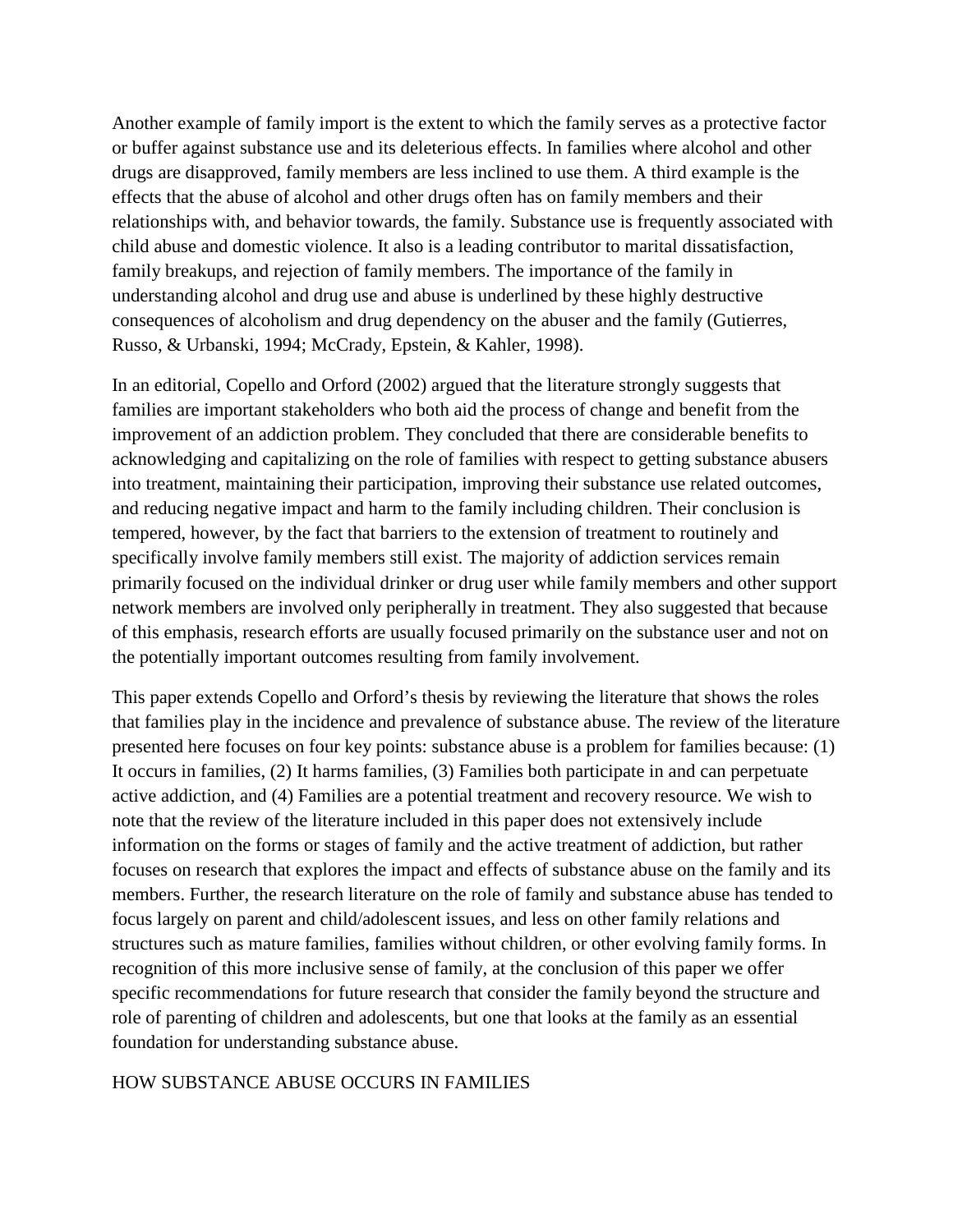#### Incidence and Prevalence

Alcoholism is most prevalent in the age group of 18-44, when many individuals are getting married and having families. The National Household Survey on Drug Abuse (NHSDA), conducted in 2000 and 2001, found that 20.5% of those 12 and over reported binge drinking (defined as more than 5 drinks on at least one occasion during the past 30 days). An additional 5.7 % (or 12.9 million people) reported heavy drinking (defined as 5 or more drinks on the same occasion more than 5 days in the past 30 days). An estimated 7.1% of the population, or 15.9 million people over the age of 12 reported the use of an illicit drug within a month of the interview (SAMHSA, 2001). Half of the women who report using drugs are in the childbearing age group of 15-44 (National Institute of Drug Abuse [NIDA], 1997). In two national surveys (SAMHSA, 2001), 3.7% of pregnant women reported using illicit drugs in the past month, while 12.9%of pregnant women reported using alcohol and 4.6% reported binging. These rates are much lower compared to those for non-pregnant women (49.8% alcohol use, 20.5% binge drinking) (SAMHSA, 2001).

SAMHSA's Office of Applied Studies, Substance Abuse and Mental Health Statistics Sourcebook (Rouse, 1998) reports that family structure is related to illicit substance use among adolescents (12 -17). Based on data collected between 1991-1993, adolescents in families with both biological parents present were least likely to report substance use (approximately 11%), whereas youths from stepparent or one parent households (approximately 18%) were most likely to use illicit drugs.

## Genetics and Family History as Causal Factors of Substance Abuse

While substance abuse is clearly a multi-dimensional phenomenon without a clear "cause," the literature suggests that genetically influenced factors have been found to account for 60% of the variance of risk for an alcohol use disorder, with the remaining 40% thought to be sociocultural and environmental (Shuckit & Smith, 2001).

Although no substance dependent gene has been found, there is evidence that a predisposition towards alcoholism may be passed on from father to son (McGue, 1993). The evidence is less conclusive for a heritable component for alcoholism among women. Other work (e.g., Froehlich & Li, 1993; Gorelick, 1993) suggests a genetic role in determining the brain's response in relation to alcohol dependency and use.

While a familial combination of genetic and environmental factors is contributory, a predisposition to develop an abusive consumption habit does not automatically produce alcoholism, problem drinking, or even alcohol use. Family and other social environmental factors can impede any genetic predisposition to use and/or abuse alcohol (Goodwin, 1985; Jang, Vernon, Livesley, Stein, & Wolf, 2001). Researchers have found that there are other important factors linking substance abuse directly to the family (Grant, 2000; Juliana & Goodman, 1997; McCrady & Epstein, 1995; Steinglass, Bennett, Wolin, & Reiss, 1987). For example, children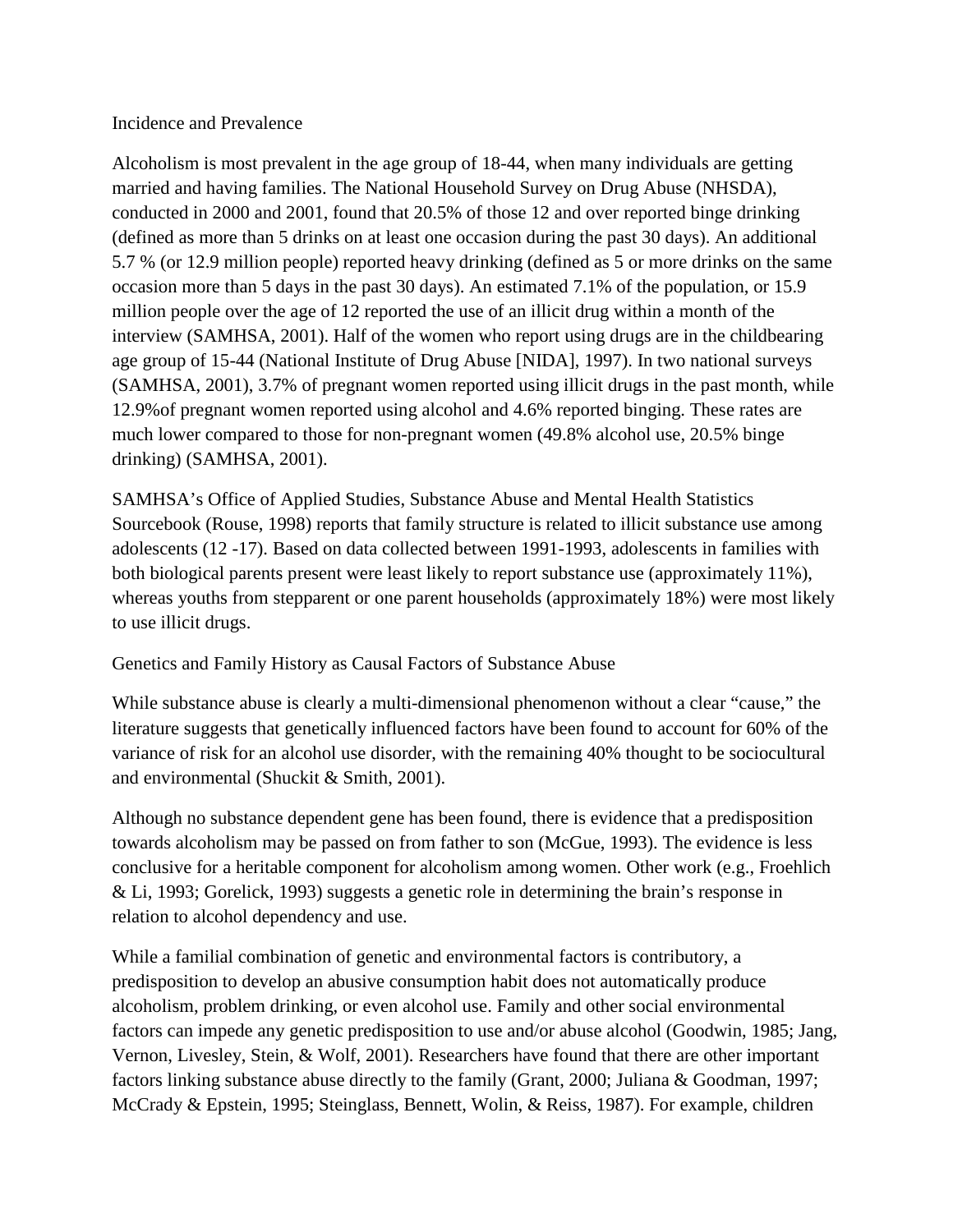who grow up with an alcoholic parent are at increased risk of abusing alcohol (Baer, Garmezy, McLaughlin, Pokorny, & Wernick, 1987). Family history is further implicated in McMahon and Luthar's (1998) report of research showing that substance-abusing parents to be more likely themselves to have grown up in chaotic and emotionally problematic family environments: families characterized by psychological maltreatment due to parental neglect, physical or sexual abuse, economic distress, and other family depleting conditions. Moreover, parents from substance abusing homes are more likely to report the parenting styles of their parents as punitive and authoritarian.

#### Family Environment and Substance Use

The family environment often plays a significant role in the use of alcohol and other drugs. Unstable and inconsistent family and living environment factors (e.g., transient living conditions, inconsistent caretaking, violence) resulting from substance using caretakers have been linked to the incidence of psychological and emotional development problems among their children. In families where alcohol and other drugs are used or attitudes towards their use is positive, the incidence of children's usage is higher than in families where usage is low and where attitudes towards drugs are not as permissive (Brook, Brook, Whiteman, Gordon, & Cohen, 1990; Johnson, Schoutz, and Locke, 1984). Gfroerer (1987) reported that among a sample of adolescents and their older siblings and parents, youths were twice as likely to try marijuana if there was parental or older sibling drug use. Boyd and Holmes (2002) found among a sample of African American women cocaine users that their substance use paralleled use patterns of their family members, particularly those of fathers, uncles, and brothers.

Alcoholism is also less likely to be passed on to offspring among families that maintain family rituals (Wynne et al., 1996), while children from families with one or both alcoholic parents who experience disrupted family rituals surrounding dinner time, evenings, holidays, weekends, vacations, and visitors are more likely themselves to develop alcohol use problems (Wohlin, Bennett, Noonan, & Teitelbaum, 1980). Family role structures and role assignments can be barriers to facing substance use and abuse issues. Processes relating to management of feelings, role structures communication and need fulfillment within the family system are related to drug abuse behavior (Haber, 2000). For example, in situations in which alcohol-related behaviors have become embedded in family routines, rituals, and problem-solving strategies, changing the alcoholic's drinking status can be challenging for the family (Steinglass et al., 1987).

It has been reported that avoidance of conflict with the drug user can reinforce substance-abusing behavior (McCrady & Epstein, 1995; O'Farrell & Fals-Stewart, 2000). Disapproval and distancing by family members can delay the abuser from confronting addiction and related behaviors (McCrady & Epstein, 1995). Alcohol abuse often is tolerated because it "enables" the abuser to be more emotionally accessible to other family members. As Haber (2000) notes, "family members may become addicted to emotional crises because crises are the only route to getting in touch with and expressing otherwise repressed or suppressed feelings" (p. 316).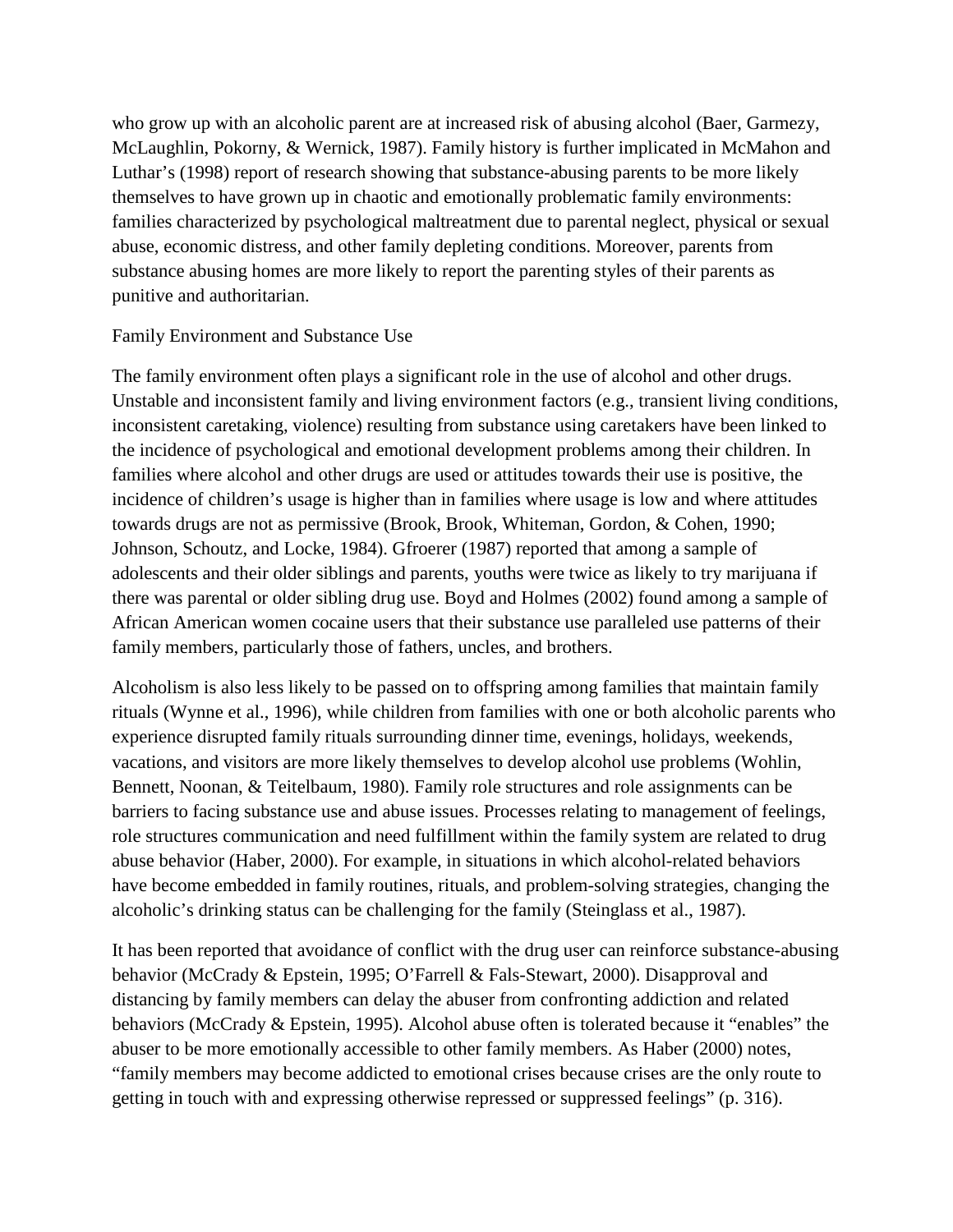Ignoring or avoiding alcohol abuse as a problem is often associated with significant distress not only among the immediate family but among relatives as it contributes to family conflict and a negative family climate (Orford et al., 2001).

#### FAMILIES AND THE PERPETUATION OF SUBSTANCE ABUSE

#### Family Climate and Functioning

A functioning family is one that offers an environment that provides for the successful development and protection of its members. This outcome reflects a secure, cohesive, and mutually supportive family environment–one that is characterized by appropriate roles, effective communication, and routine expression of positive affect, and one that is based on a shared set of cultural norms and values. Family members must be emotionally involved with each other and able to influence each other's behavior as it relates to the functioning of the family (Moss, Lynch, Hardie, & Baron, 2002). In the substance affected family, functional family roles are often distorted or missing. For example, children of alcoholic parents may be parentified and take on parenting and adult responsibilities that may preclude them from age appropriate activities or peer group socialization experiences (Haber, 2000).

The family unit can be conceptualized as systems with interdependencies among its members. An implication of this perspective is that when one part of the system changes or is "damaged" it impacts other parts of the system. Another implication is that as a system the family may adapt to protect and accommodate the substance user resulting in accommodating dysfunctional family relationships. This adaptation often includes denial and subterfuge to avoid addressing the issue, and the implementation of family rules and behaviors that mask family member dependency behavior (Stevens-Smith, 1998). Another implication of a systemic perspective is the potential for reciprocal impact of substance use and abuse and other family member behavior. Stewart and Brown (1993), for example, suggest that adolescent problem behavior may be both a cause and a reaction to family drug use. As a consequence, resolution of an adolescent's drug use can lead to better family functioning and improved communication and support for the adolescent.

The onset of substance abuse is frequently associated with stress and may be precipitated by family disruptions, control or management issues, or losses (Bennett, 1995). Accordingly, it has been well established that family members often have a central role in the course of alcohol or drug addiction (Liddle & Dakof, 1995; Margolis & Zweben, 1998; Moore & Finkelstein, 2001; Moos, Finney, & Cronkite, 1990; Noel, Stout, & Malloy, 1993; O'Farrell & Fals-Stewart, 2000) and its treatment (Edwards & Steinglass, 1995; cf. O'Farrell; 1993; Stanton & Shadish, 1997). This role has both negative and positive implications for treatment and outcomes. Problems that may have been masked by substance abuse may become evident when substance abuse is no longer an issue (Haber, 2000). Steinglass and others (Steinglass et al., 1987) found that the status of alcohol use (abuse, transition to recovery, recovery) affects family interaction patterns and their adaptive responses to situations and conditions associated with the family's use status.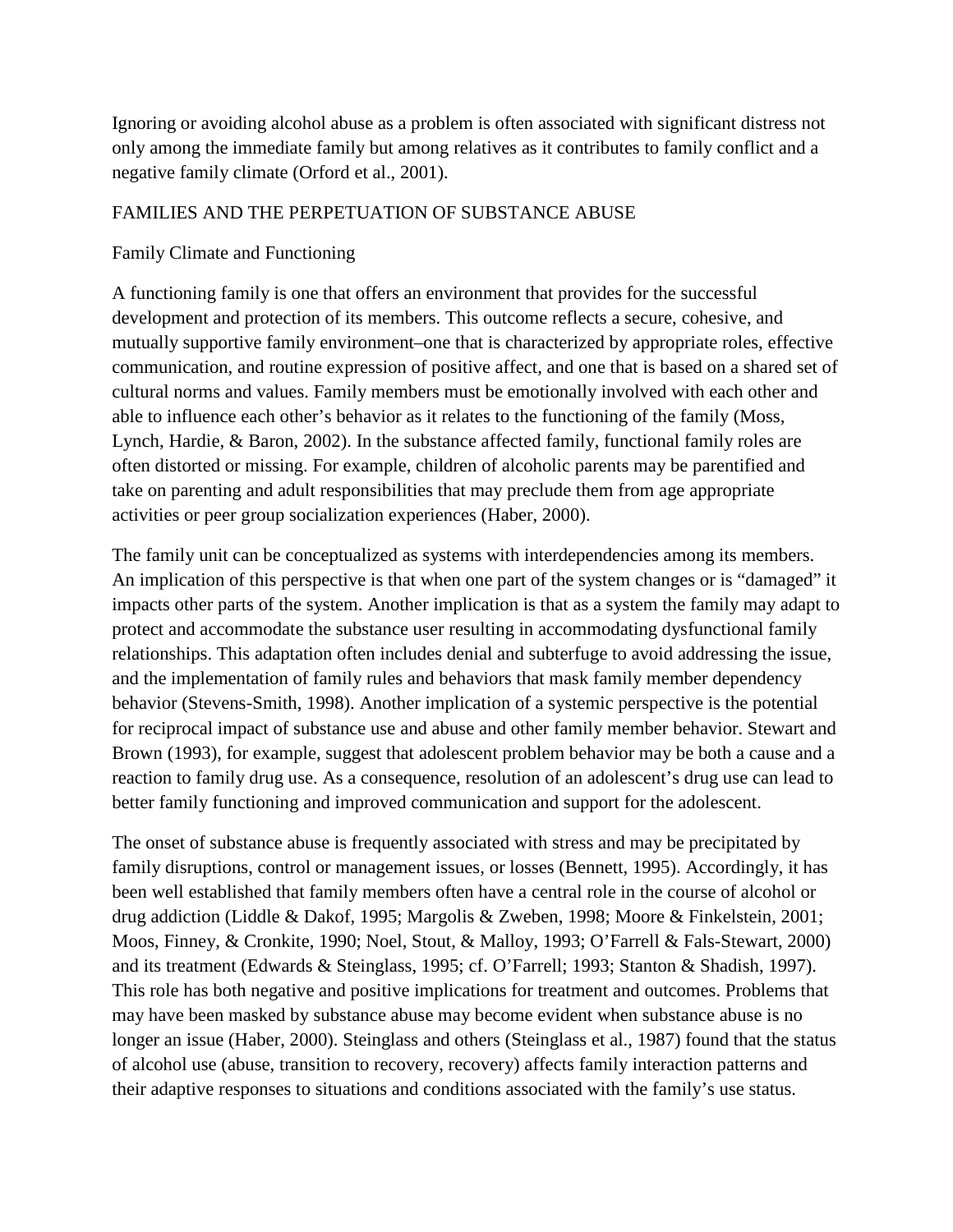Substance-Affected Spouses. Alcohol abuse has been shown to be both a precipitant and consequence of marital stress, spousal abuse, and separation and divorce (Amato & Previti, 2003; Halford & Osgarby, 1993; Wilsnack, 1996). Stressful marital interactions are associated with exacerbation of alcohol abuse and failed abstinence (Halford & Osgarby, 1993; Kahler, McCrady, & Epstein, 2003). Substance abusers often marry or partner with other substance abusers (McCrady & Epstein, 1995). Research indicates that discrepancy in substance use by couples is related to lower marital quality and higher marital stress (Fals-Stewart, Birchler, & O'Farrell, 1999; Mudar, Leonard, & Soltysinski, 2001; Wilsnack & Wilsnack, 1993). Alcohol abuse is related to separation and divorce, though it may be as much of a consequence as it is a predictor of the dissolution of a marital relationship. Encouragingly, for some, marriage and parenthood may also serve as a transition point for terminating drug abuse (Yamaguchi & Kandel, 1985).

Research supports the contention that stressful spousal or partner relationships can trigger the desire to return to or continue the abuse of alcohol and other drugs (Sullivan, Wolk, & Hartmann, 1992). Poor communication and problem-solving, arguing, financial stressors, and nagging are often reported as antecedents to drug abuse. Resentment by the abuser towards efforts to intervene or control substance abuse behavior sometimes serves as a cue to continue consumption (Wynne et al., 1996). Among drinking spouses, mismatched drinking patterns (one spouse drinking more or more frequently than the other) can indicate distress or conflict in the relationship. Husbands and boyfriends are more likely to deny that their spouse or partner has a drinking problem or is in need of treatment (McCrady et al., 1998; Wilsnack, 1996).

Most spouses attempt to get their alcohol abusing partners to reduce their drinking through aversive techniques such as nagging, complaining and threatening (Thomas & Ager, 1993). These efforts are typically implemented on an occasional or unsystematic basis and generally are not effective–resulting in negative abuser reactions and exacerbation of existing marital conflict and disagreement. These negative consequences may serve to exacerbate the problem, resulting in the abuser leaving home to drink or imbibe secretly (McCrady & Epstein, 1995; McCrady et al., 1998).

Substance-Affected Parents. The family environments of drug using parents are frequently characterized as being chaotic with frequent residence changes, minimal contacts with fathers, and severe shortages of financial resources for the basic necessities and needs of the children. Often, social support is also limited or nonexistent due to the disorganization and instability of these families (Harden, 1998).

Many parents addicted to drugs have not experienced positive parenting models and often themselves feel inadequate as parents. Despite these feelings, many substance affected parents want to be good parents, but need specific training to overcome their inadequacies and issues related to their alcohol and other drug use (Juliana & Goodman, 1997). To the extent substance abuse impairs a parent's ability to parent, chemical dependency can have serious consequences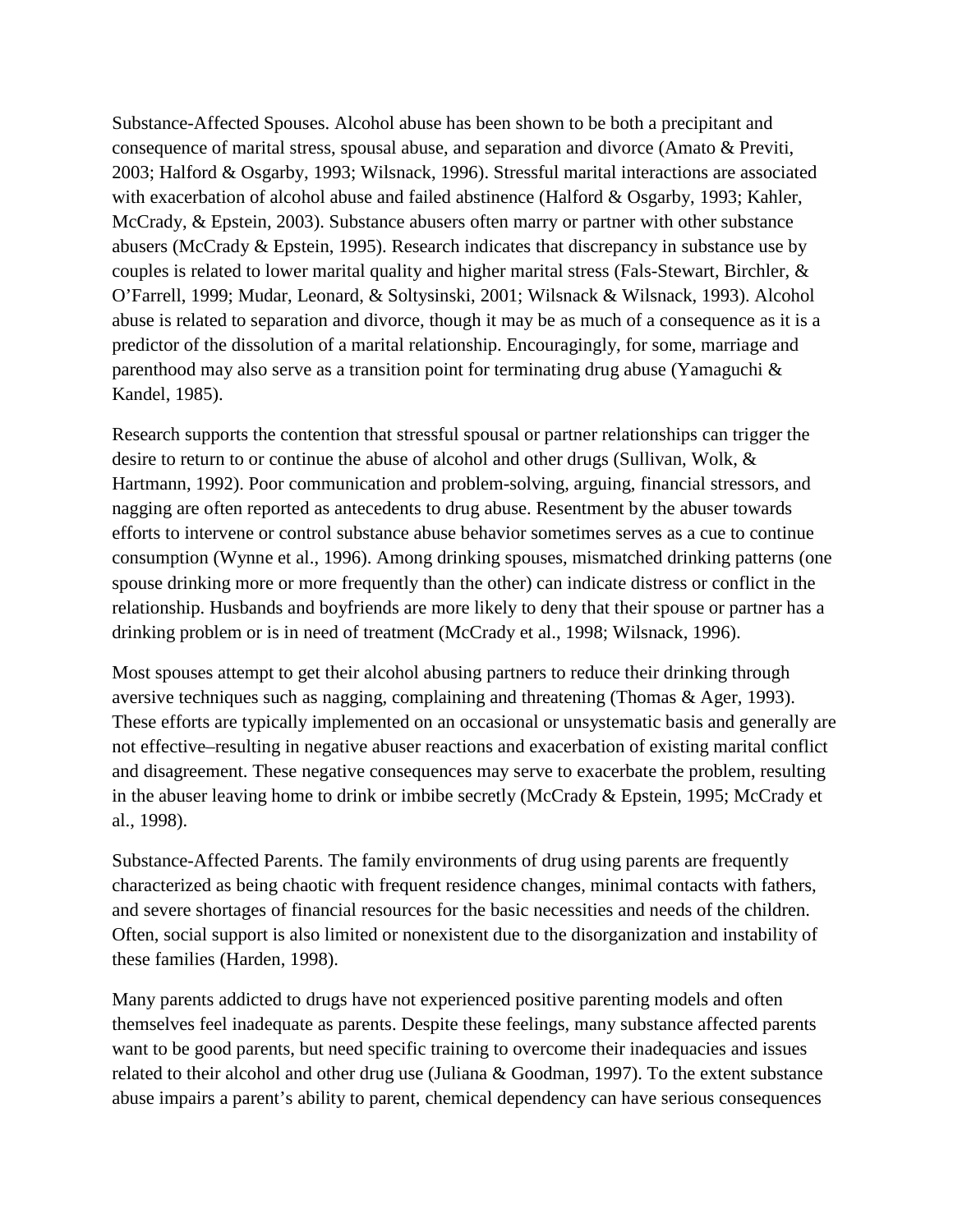for a child and for the parent to fulfill her/his role as a positive role model and primary caregiver (Harden, 1998; Murray, 1989). Adding to the problem, parents with substance abuse problems often experience social isolation and marginalization. They are often absent parents (Kumpfer, 1987) due to incapacitation from drug or alcohol use, or due to time spent in procuring substances, being in treatment, or in jail or prison (Dunn, Tarter, Mezzich, Vanyukov, Kirisci, & Kirillova, 2002).

Parental substance abuse is often associated with family dysfunction and the risk of abusive parenting behavior, including child abuse and neglect (Chaffin, Kelleher, & Hollenberg, 1996; Hampton, Senatore, & Gullota, 1998; Hien & Honeyman, 2000). There is also evidence to suggest that drug use may magnify a parent's incapacity to parent, leading to more problematic parent-child relationships (Hans, Bernstein, & Henson, 1999). Comorbidity of substance use and mental disorders also has been widely documented: Depression, bi-polar illness, and generalized anxiety disorders have all been found to be associated with problematic parenting and substance use (Bays, 1990; Luthar, Merakangas, & Rounsaville, 1993).

Parenting styles and behaviors have been related to both the onset and development of substance abuse among children and adolescents. Parent-youth conflict, harsh parenting (involving severe physical punishment or verbal reprimand), poor monitoring, ineffective control, permissiveness, and lack of parental warmth all have been related to substance abuse by youth (Griffin, Botvin, Scheier, Diaz, & Miller, 2000; Kumpfer, Alvarado, & Whiteside, 2003; Lochman & Steenhoven, 2002; McGillicuddy, Rychtarik, Duquette, & Morsheimer, 2001; Webb, Bray, Getz, & Adams, 2002). Research also suggests that mothers' and fathers' different parenting styles have differential effects on their children's propensity to use drugs (Baumrind, 1991).

Substance-Affected Mothers. Substance affected women report more guilt and shame and more conflict over their marital and parental roles (Kahler et al., 2003), and are often worried about losing legal and physical custody of their children. Substance dependent mothers often report feeling ineffective and incompetent as parents, experience low bonding with their babies, and perceive them as overly demanding (Davis, 1994; Kelley, 1992). Feelings of inadequacy as mothers and perceptions of rejection by their infants leads some substance using mothers to increase their drug use in order to cope. The absence of involved fathers is a common characteristic of children being raised by substance abusing mothers (Davis, 1994), and, at times, the children may be abandoned by their drug dependent mothers.

It is important to note that substance abuse by mothers does not always equal poor parenting (Baker & Carson, 1999). Suchman and Luthar (2000), for example, found that the only parenting factor directly related to maternal addiction was lack of sufficient parental involvement, while other parenting factors, such as control over autonomy and limit-setting, may be better explained by determinants other than substance abuse. There is, however, considerable evidence that links poor parenting with substance and alcohol use. Maternal drug addiction has been unequivocally linked with parenting deficits, including harmful parenting styles, discipline, intolerance of child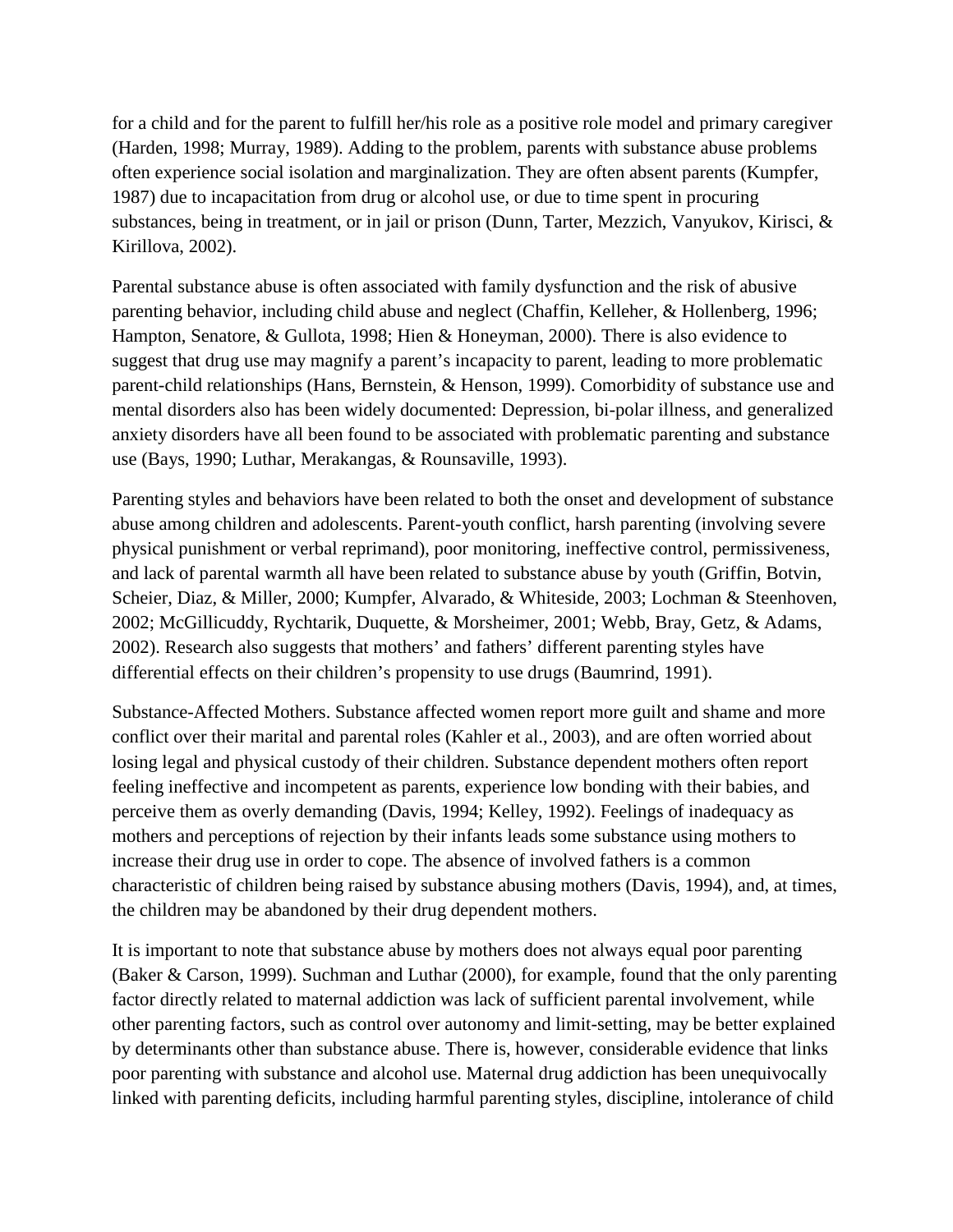behavior, and insensitivity to both children's needs and stage-specific development issues (Suchman & Luthar, 2000). Maternal substance abuse has also been found to have serious developmental implications for children (Brooks, Zuckerman, Bamforth, Cole, & Kaplan-Sanoff, 1994). Prenatal drug exposure is associated with increased levels of parenting stress and child maltreatment. Recent research has shown that there is an increasing prevalence of alcohol consumption among pregnant women (Ebrahim, Luman, Floyd, Murphy, Bennett, & Boyle, 1998).

Chemically dependent women often display ineffective parenting skills and practices related to childrearing (Davis, 1994; Fiks, Johnson, & Rosen, 1985). Drug abuse has also been found to be associated with higher potential for punitiveness and greater severity in maternal disciplinary practices (Hien & Honeyman, 2000; Miller, Smyth, & Mudar, 1999). In some cases, the lifestyles of drug using mothers are incongruent with adequate parenting (Harden, 1998). Women involved in deviant or criminal activities, such as prostitution or selling illegal drugs, are likely to have serious deficits in their capacity to provide for the emotional and developmental needs of their children. Moreover, exposure to violence and other negative life events can reduce their ability to properly supervise and interact with their children.

Substance-Affected Fathers. The role of substance-affected fathering in the family has not been as adequately explored as that of substance-affected mothering. McMahon and Rounsaville (2002) call for the inclusion of fathers in the substance abuse research agenda. Absent, substance-abusing fathers have been implicated in what had been previously thought to be maternal effects of substance abuse on urban children (Frank, Brown, Johnson, & Cabral, 2002). Paternal alcoholism has been associated with heightened sensitivity and lower tolerance to the behaviors and needs of their infant children (Eiden, Chavez, & Leonard, 1999; Eiden & Leonard, 2000). Noll, Zucker, Fitzgerald, and Curtis (1992), for example, found that male preschoolers with alcoholic fathers had significantly less advanced personal and social development than controls. Cognitive development has also been found to be impacted by paternal alcohol problems. Finally, some research suggests that drinking by fathers directly affects adolescent drinking, but mothers' drinking is not predictive of youths' use of alcohol (Zhang, Welte, & Wieczorek, 1999).

Siblings. Older siblings are a source of drugs and often use drugs with their younger siblings (Needle, McCubbin, Wilson, Reineck, Lazar, & Mederer, 1986). Brook, Whiteman, Gordon, and Brook (1988) found that older brother use and advocacy of use of drugs was associated with their younger brothers' use. Studies have noted that sibling use may be a more powerful indicator of sibling substance use than either parental use or parents' attitudes towards drug use (Needle et al., 1986).

Extended Family Members. It bears mentioning that in this era of evolving family forms, extended family members are also affected by substance abuse. There appears to be some evidence that extended family members, or second-degree relatives, both impact the nuclear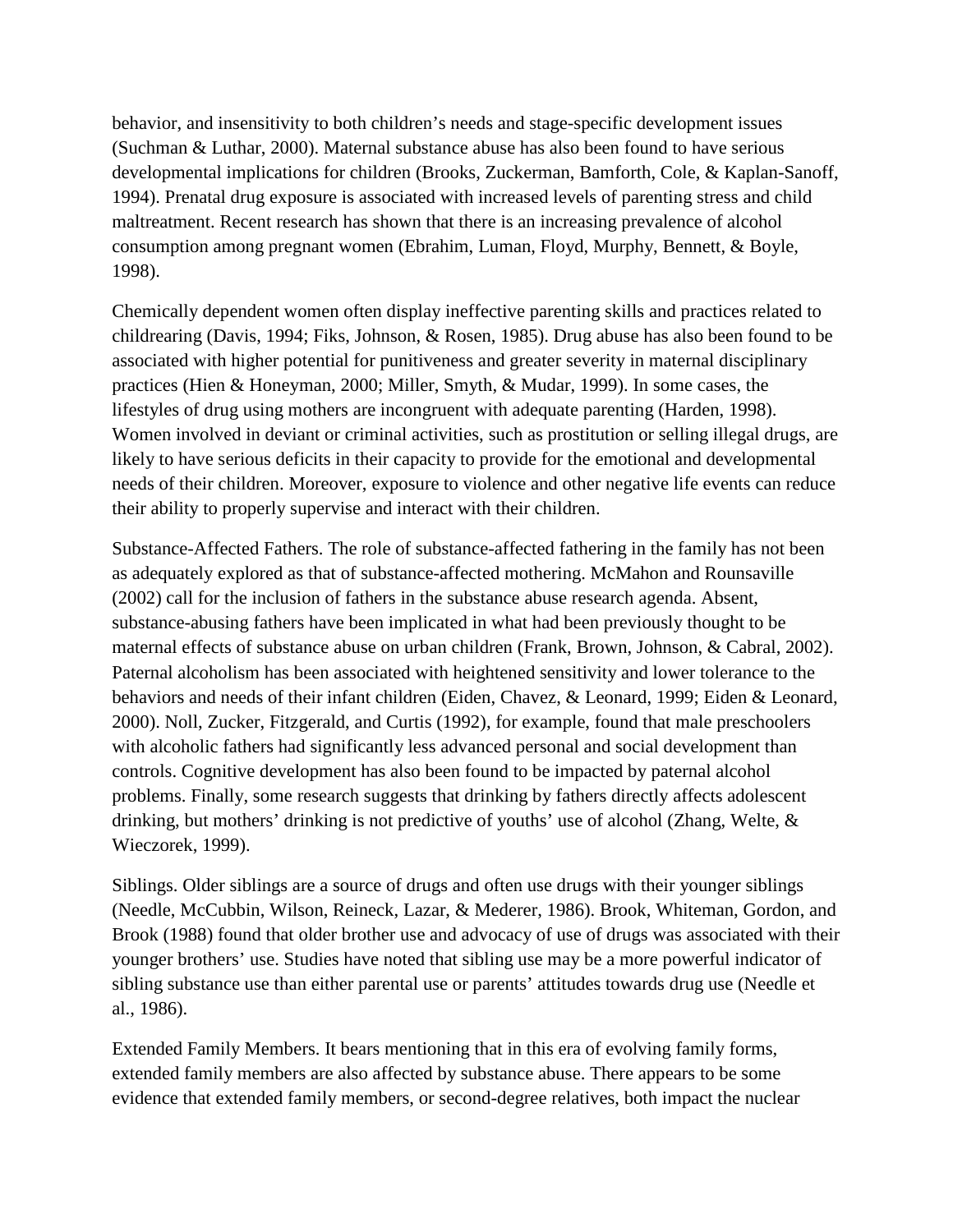family through substance abuse and are similarly impacted by substance abuse in the nuclear family (Orford, Dalton, Hartney, Ferrins-Brown, Kerr, & Maslin, 2002; Ragin, Pilotti, Madry, Sage, Bingham,&Primm, 2002).

## HOW SUBSTANCE ABUSE HARMS FAMILIES

Substance abuse in families is frequently accompanied by other problems, such as mental illness, domestic violence, economic difficulties, housing needs, and residence in dangerous neighborhood environments (Semidei, Radel, & Nolan, 2001). Substance abusing families tend to be characterized by low levels of cohesion, low frustration tolerance, unrealistic expectations of children, role reversal, isolation, and poor parenting skills–characteristics associated with adverse consequences for families (Johnson & Leff, 1999; Sheridan, 1995). Substance abuse has also been related to destructive family behaviors, including child abuse and neglect (Bays, 1990; Davis, 1994; Famularo, Kinscherff,&Fenton, 1992; Sheridan, 1995) and incest (Hurley, 1991).

## Child Abuse and Neglect

Studies of samples of child abuse cases have frequently shown that parental substance use is associated with child maltreatment (Ammerman, Kolko, Kirisci, Blackson, & Dawes, 1999; Kelly, 1992; Dore, Doris & Wright, 1995; Dunn et al., 2002; Magura & Laudet, 1996; Sheridan, 1995). Moreover, child abuse potential may be increased when a parent is affected by a substance abuse disorder (Ammerman et al., 1999). Parental stress and low frustration tolerance are often cited as a reason for child abuse and neglect, but other factors such as inadequate parenting skills, social isolation, and the behavior of the children are likely contributors to substance affected parents' physical and emotional abuse and neglect of their children (Ammerman et al., 1999; Kelley, 1992). Families affected by substance abuse are prone to be conflicted and abusive leading to less effort towards and opportunities for effective parenting (Dunn et al., 2002).

Out of Home Placement. Parental neglect and abuse related to substance abuse is a frequently cited reason for removing children from their parents (Azzi-Lessing & Olsen, 1996; Famularo et al., 1992; Kelley, 1992).

## Family Violence

The frequent co-occurrence of substance abuse and family violence is well documented. Substance abuse is well identified as an important risk factor for family violence, particularly in cases involving serious violence, including homicide (Brookoff, O'Brien, Cook, Thompson, & Williams, 1997; Easton, Swan, & Sinha, 2000). Alcoholism and other substance abuse have been shown to be related to partner aggression (Bennett, Tolman, Rogalski, & Srinivasaraghavan, 1994; Kahler, McCrady, & Epstein, 2003; Kantor & Straus, 1989; Stuart, Moore, Ramsey, & Kahler, 2003). Hotaling and Sugarman (1986) reviewed 52 studies addressing husband-to-wife violence and found alcohol use was one of four consistent risk markers characterizing violent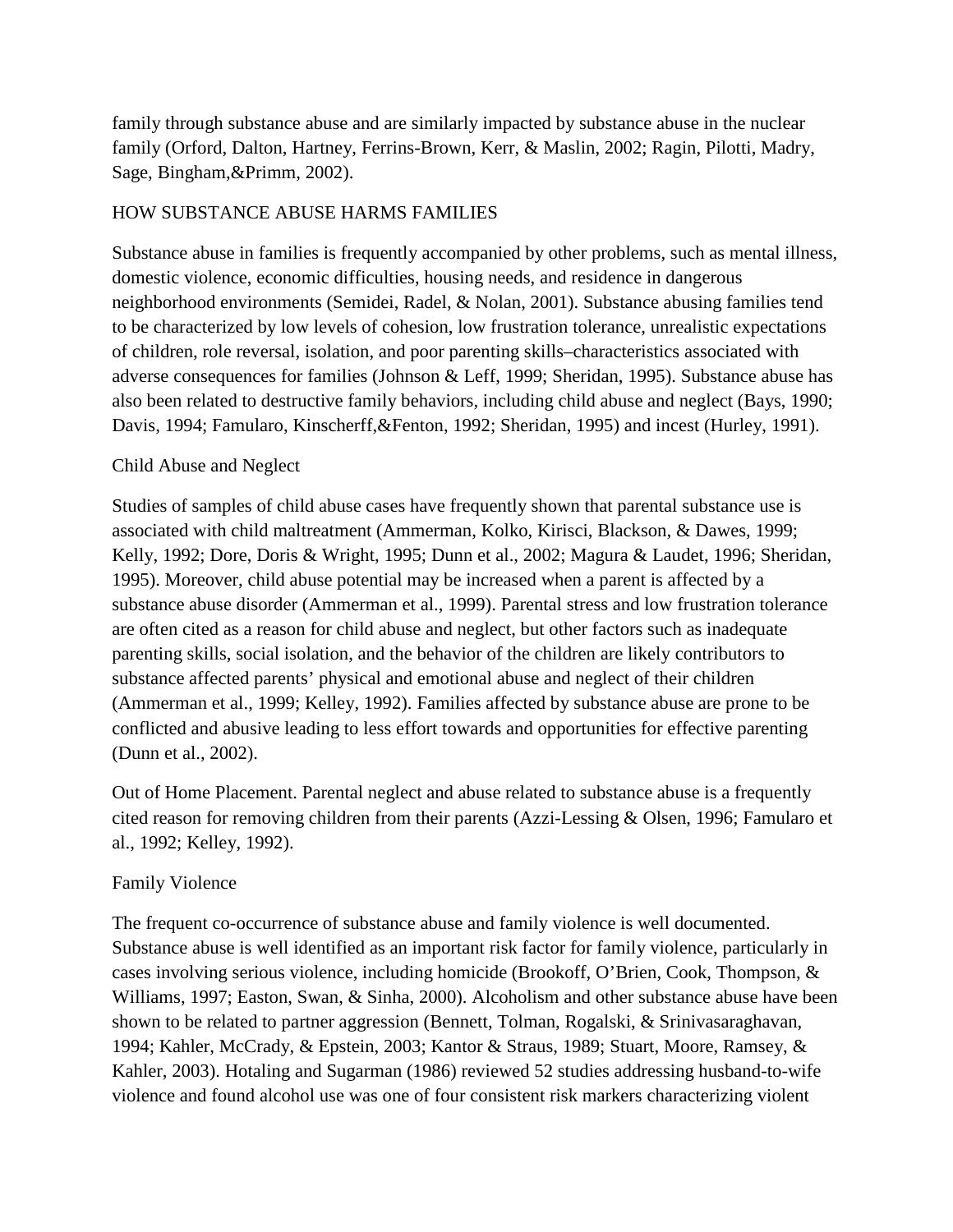husbands. Other studies have found that the severity of substance abuse is related to the extent of conjugal violence (Brown, Werk, Caplan, & Seraganian, 1999; Brown, Werk, Caplan, Shields, & Seraganian, 1998).

# SUBSTANCE-AFFECTED CHILDREN

Children are perhaps those most affected by substance abuse in the family. One widely cited estimate suggests that one in four children in the United States under the age 18 is exposed to alcohol abuse or dependence in their family (Grant, 2000). There is clear evidence that children of parents who abuse alcohol or other drugs are at measurable risk for developing emotional behavioral and/or social problems (Grant, 2000; Kelley & Fals-Stewart, 2002). Clinical studies have shown that children of alcoholics are more likely to be diagnosed with a childhood psychiatric disorder than children of nonalcoholic parents (Moss, Mezzich, Yao, Gavaler, & Martin, 1995, West & Prinz, 1987). The likelihood of having adverse childhood experiences is higher for children growing up in homes where one parent was alcoholic, and highest for those growing up in households where both parents were alcoholic (Dube, Anda, Felitti, Croft, Edwards, & Giles, 2001).

Parental abuse of alcohol and other drugs can have a significant negative impact on a child. Young children may experience considerable difficulty comprehending changes in their parents' temperament or behavior when affected by alcohol and other drugs. In addition to possible social humiliation and shame a child may experience as the result of public exposure of their parent's substance abuse or its effects, such use, particularly involving illicit drugs, may lead to involvement in and negative consequences from law enforcement and other branches of the judicial system. The emotional impact of parental substance abuse also may be significant. Children may experience anger, anxiety, or fear about their parents and about what will happen to them. Fear of abandonment, helplessness, hopelessness, and even guilt over not interceding to prevent their parent's alcohol or drug uses are not uncommon among latency age children (Dore, Kauffman, & Nelson-Zlupko, 1996; Murray, 1989).

Children who grow up with an alcoholic parent are susceptible to psychological, behavioral, and school problems (Moos, Finney, & Cronkite, 1990). Studies have shown that parental alcohol abuse has been related to childhood psychopathology (West & Prinz, 1987) and adjustment problems in young adults (Clair & Genest, 1987; Felitti et al., 1998). Parent relapse has negative effects on children's physical and social functioning (Moos, Finney, & Cronkite, 1990). Children who grow up in substance-abusing dysfunctional families often learn maladaptive role expectations that impair their relationships later in life. They have unrealistic expectations of themselves, difficulty with accepting authority and problems with intimacy, trust, and emotional balance (Craig, 1993).

Murray (1989) noted that parental alcoholism is probably disruptive to family life, but measuring the disruption and linking it to specific behavior is problematic. Children's vulnerability to their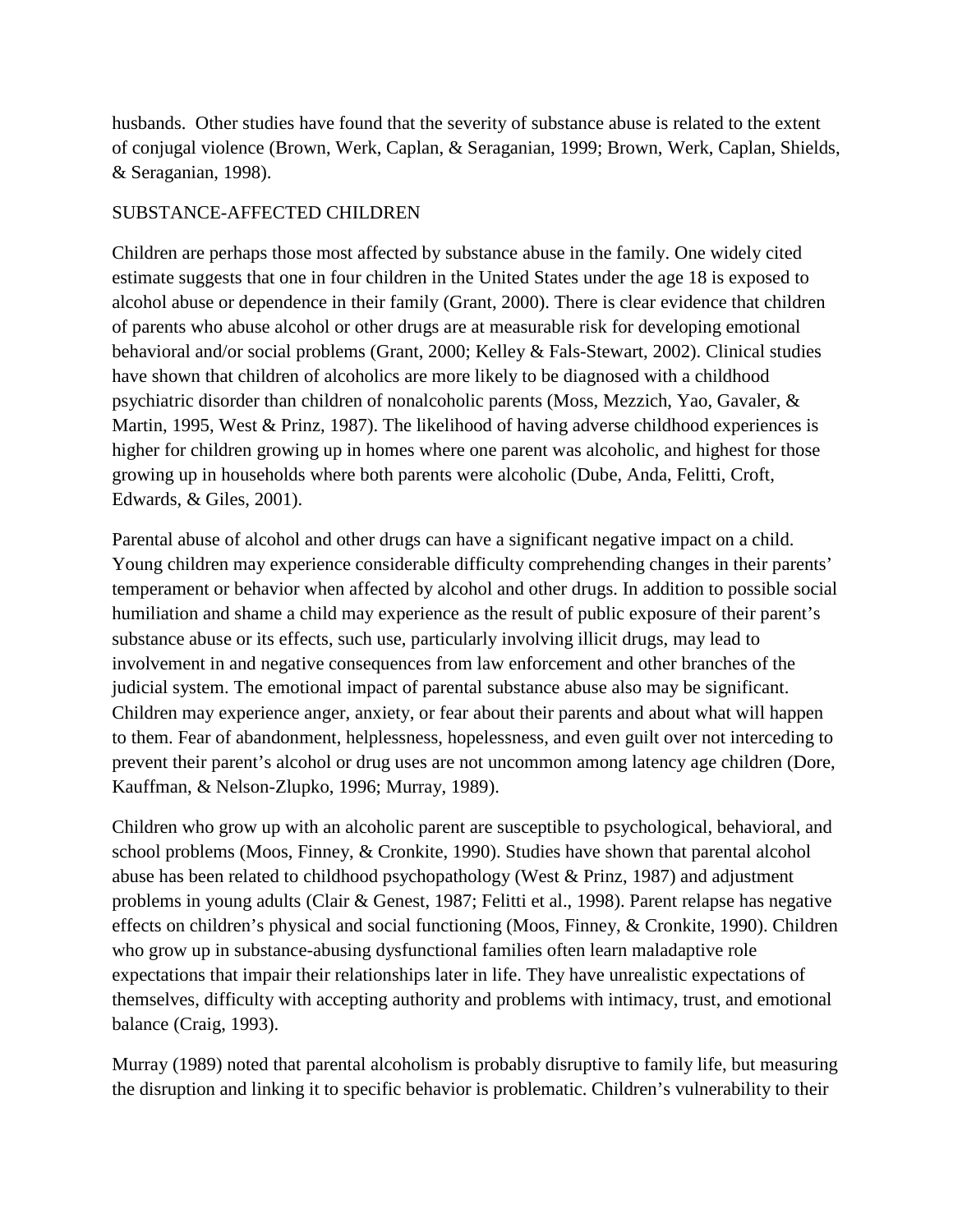parent's behavior and the impact of substance abuse on them is likely dependent on a complex of social and environmental factors and the child's specific stage of development.

Impact on Early Child Development

Recent research indicates that as many 10% of newborns have been exposed to alcohol or drugs (Azmitia, 2001). Earlier statistics estimated that prenatal exposure to drugs ranges from 350,000 (Chasnoff, 1989) to 739,200 (Center for the Future of Children, 1991). Alarmingly, the incidence of fetal alcohol syndrome (FAS) and alcohol-related neurodevelopmental disorder (ARND) has been estimated to be at least 9.1 of every 1,000 births, or nearly one in every 100 live births (Sampson et al., 1997). In fact, FAS is the number one cause of mental retardation in children (Azmitia, 2001).

Deficient growth, abnormal brain development, neurobehavioral impairments, and sensory and sensory-motor defects have all been linked to prenatal maternal drug use (Chasnoff & Lowder, 1999; Dunn et al., 2002; Greenberg, 1999, 2000). Prenatal cocaine use, for example, has been directly linked to low developmental scores at birth (Behnke, Eyler, Garvan, Wobie, & Hou, 2002).

Prenatal exposure to alcohol and other drugs is widely seen as a harmful influence on children's later development (Harden, 1998; Johnson & Leff, 1999). Prenatal alcohol and marijuana exposure, for example, has also been found to adversely impact learning and memory skills in 10 year olds (Richardson, Ryan,Willford, Day, & Goldschmidt, 2002). Additional studies have found similar cognitive problems (McNichol & Tash, 2001). Hawley, Halle, Drasin, and Thomas (1995) found that problems related to cognitive, language, and emotional development of children were higher among children of cocaine addicted mothers.

Again, although various studies have found relationships between parental alcohol abuse and negative development in children (e.g., see Johnson & Leff, 1999), it is not clear whether these and other developmental effects are directly related to early effects of substance abuse–such as altered brain chemistry (Azmitia, 2001)–or to effects of inadequate parenting and nurturing, or other social and developmental factors (Hans, 2002). For some children, it is the fact that they may be "parentified" early in life by having to take care of a "sick" parent that deprives them of a "normal" path of development and consequent psychological and behavioral reactions (Murray, 1989).

Early Childhood/Latency Age Children

The impact of parental alcoholism on young children includes conduct problems, depression, anxiety, hyperactivity, low self-esteem, peer aggression, poor school performance, and reduced sense of self-efficacy (Dore et al., 1996). The impact of parental substance abuse on cognitive functioning, as it manifests in academic performance may be related to deficits in parent supervision and schoolwork monitoring.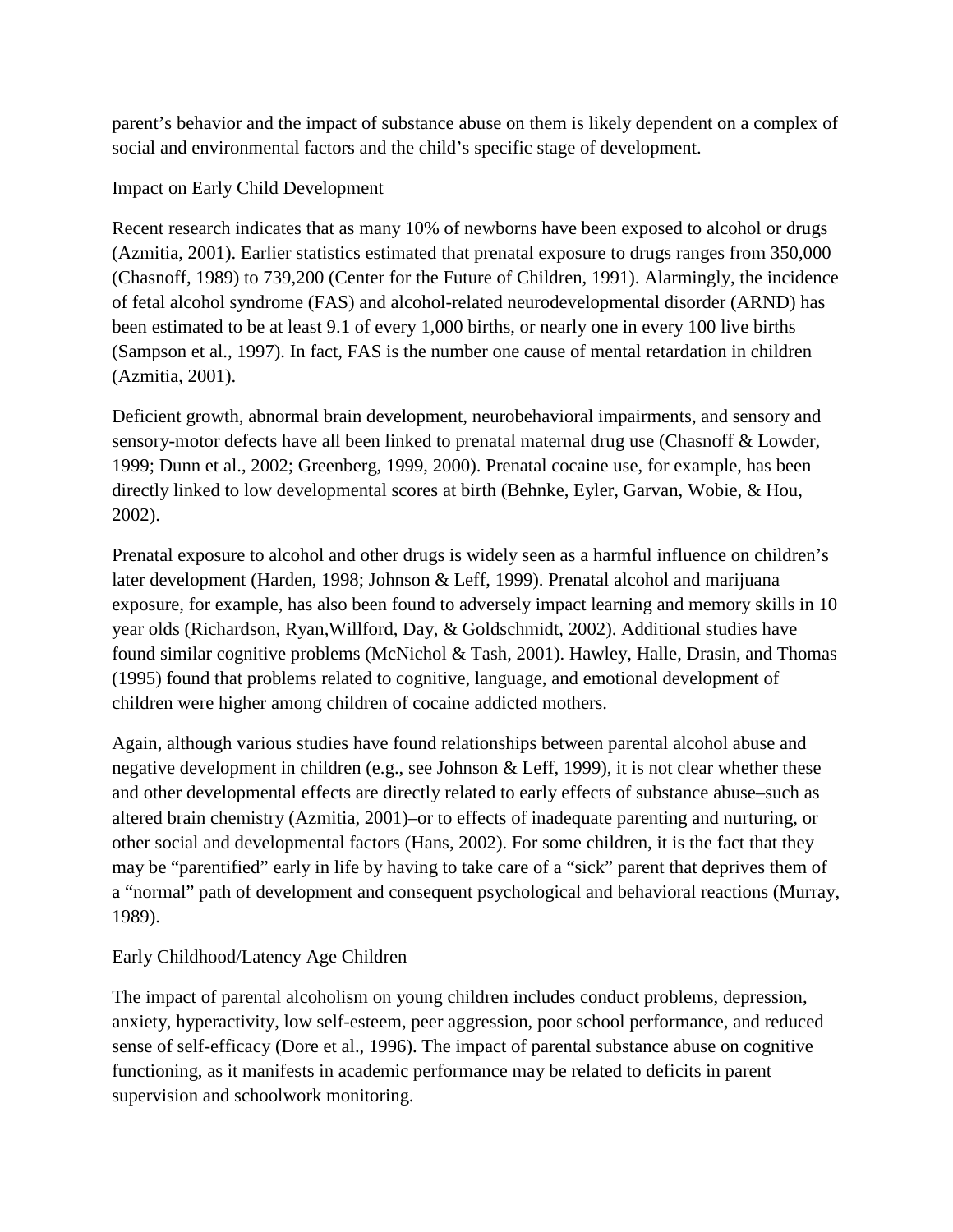#### Adolescents

Considerable evidence exists to suggest that both parental substance use and attitudes towards drug use are major factors affecting substance use among adolescents (Baer, Garmezy, McLaughlin, Pokorny, & Wernick, 1987; Brook, Brook, Whiteman, Gordon, & Cohen, 1990; Chassin, Curran, Hussong, & Colder, 1999; Li, Pentz, & Chou, 2002; Thompson & Wilsnick, 1987). By contrast, non-use of substances by parents has been identified as serving a buffering function in protecting adolescents from using alcohol and other drugs (Li, Pentz, & Chou, 2002).

Parent-adolescent conflict has been strongly associated with youth involvement with alcohol and other drugs (Baer et al. 1987; Hops, Tildesley, Lichestein, Ary, & Sherman, 1990). Adolescents use alcohol and other drugs to ease tension at home or to show rebellion against parental authority (Thompson&Wilsnack, 1987). On the other hand, positive family relations including parental affection and support have been found to be a deterrent to adolescent drug use (Bowser & Word, 1993; Stewart & Brown, 1993). Brook, Brook, Whiteman, Gordon, and Cohen (1990) found that adolescent drug use is inversely correlated with parent-adolescent attachment, which includes parental involvement in limit setting, parental assertiveness, affection and childcenteredness, and identification of children with parents.

#### Adults Children of Substance Abusers

The effects of family substance use and abuse on children do not end once children grow up. As the research on adult children of alcoholics (COAs) shows, many remain at risk for behavioral, psychological, cognitive, and neuropsychological deficits well into adulthood (Anda et al., 2002; Chassin, Pitts, DeLucia, & Todd, 1999; Johnson & Leff, 1999; Scharff, Broida, Conway,&Yue, 2004). Specifically, COAs may experience long-term impairment in self-esteem regulation, the maintenance of intimate relationships (Lewchanin & Sweeney, 1997) and increased feelings of shame (Hawkins, 1996).

#### FAMILIES AS A TREATMENT AND RECOVERY RESOURCE

The need to address family issues in a comprehensive treatment program is becoming widely recognized (Craig, 1993; Kelley & Fals-Stewart, 2002; McIntyre, 2004; Straussner, 2004). Family involvement is often sought because of the critical role it has in getting addicts into treatment, participating in aftercare, and preventing relapse and maintaining recovery (Costantini, Wermuth, Sorenson, & Lyons, 1992; Gruber & Fleetwood, 2004; Gruber, Fleetwood, & Harding, 2001; Knight & Simpson, 1996; Margolis & Zweben, 1998; McCrady et al., 1998; Ossip-Klein & Rychtarik, 1993; Stevens-Smith, 1998).

The literature shows that parent and family oriented intervention programs can be effective in preventing and reducing youth substance abuse (Lochman & Steenhoven, 2002). Women who report support from partners or spouses are more likely to remain in treatment (Knight, Hood,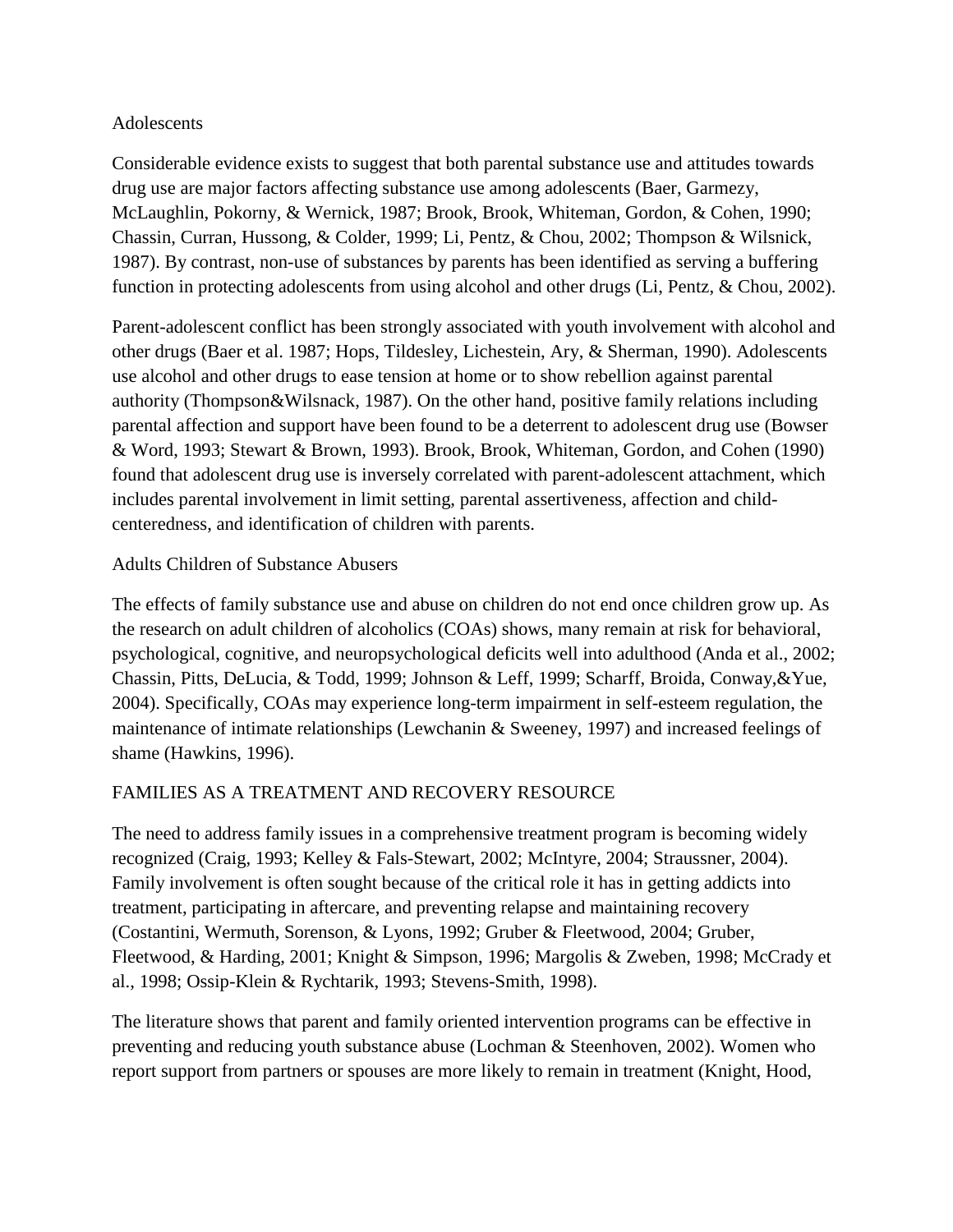Logan,& Chatham, 1999) and to have better treatment outcomes (Gutierres, Russo, & Urbanski, 1994; Weiss, Martinez-Raga, Griffin, Greenfield, & Hufford, 1997).

## FAMILIES AS A PREVENTIVE RESOURCE: RISK AND RESILIENCY

The concepts of "risk and resiliency" are important factors to consider in the treatment and prevention of alcohol and other drug use (McCubbin, McCubbin, Thompson, & Han, 1999). Risk refers to the confluence of factors that relate to the probability of an individual's chemical use and dependence. Resiliency refers to the capability of an individual to avoid or recover from adverse effects of alcohol or drug use. When related to families, the determination of risk and resiliency is much more complex, but nevertheless important to achieving either avoidance or minimizing the negative effects of substance abuse on the individual and the family. Family risk (and conversely resiliency or protective factors) is more than just the summation of risk for individual family members. Rather it involves what family members bring to the family dynamics, its processes, and its determination of the family unit (McCubbin, McCubbin, Thompson, & Han, 1999).

There has been increased attention in targeting family resilience factors in reducing the onset and frequency of adolescent substance abuse. The presumption is that by increasing family action factors, such as bonding in the family, involvement of the family in community activities with their children, and use of community services to address family or youth problems, substance use among youths can be reduced or avoided (Johnson, Bryant, Collins, Noe, Strader, & Berbaum, 1998). Hawkins, Catalano, and Miller (1992) in a review of risk and protective factors for alcohol and other drug problems in adolescence and early adulthood concluded that family and family environment related factors, such as (a) family alcohol and drug use and attitudes toward/ permissiveness of use, (b) family behavior and activity management practices, (c) family conflict, and (d) low family bonding, contributed to youth substance use. Conversely, they identified protective family and family environment factors to include: (a) high family bonding and parental attachment, (b) stable family environments, and (c) supportive family environments.

The means by which family characteristics might serve as protective factors, at least for children and adolescents, are suggested by Brooks and others (e.g., Brooks et al., 1994). They suggest that parental attachment, positive role modeling, and vigilant monitoring resulting in compensatory actions by parents to intervene may reduce youth initiation in or patterns of use of substances that result in problematic drug or alcohol use. Interventions that focus on protective factor development through improvement of parenting and family functioning have been able to show positive results in improvements in children's social and emotional functioning (Atkan, Kumfer, & Turner, 1996) and reduction in anti-social behavior linked to adolescence substance use (Hogue, Liddle, Becker, & Johnson-Leckrone, 2002).

## CONCLUSIONS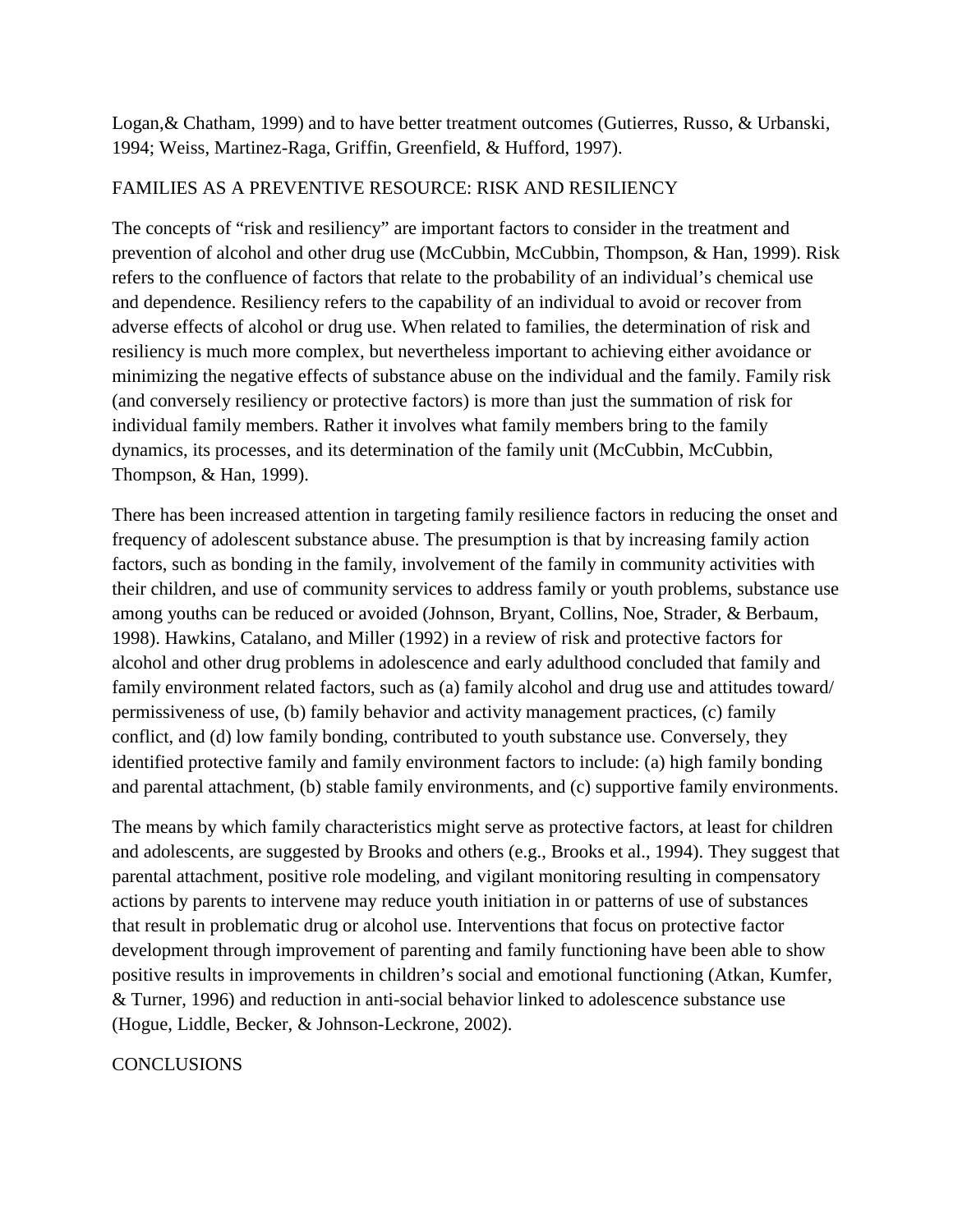The literature reviewed in this paper underscores the fact that substance abuse occurs in families, harms families, and that families are important to both the etiology of addiction and recovery. Our assessment of the state of the literature suggests that a more comprehensive inclusion of families in future studies warrants consideration. To this end, we conclude our paper with recommendations for strengthening the family perspective in six areas of substance abuse research and treatment.

1. Incidence, prevalence, and impact of substance abuse.

Because most studies count the incidence, prevalence, and impact of substance abuse in terms of the individual substance abuser, it is simply not determinable to what extent families are negatively impacted by alcohol and other drug abuse by a family member. Studies of child abuse, neglect, and domestic violence have linked substance abuse to the occurrence of these events. Studies of children of alcoholics also suggest that there may be long-term negative effects of growing up in a substance abusing family, including intergenerational substance abuse, adult adjustment problems, especially in the area of intimate relationships, and a general inability to move beyond the early adverse experiences. In the future, it will be essential to expand and modify current methods of assessing incidence and prevalence in order to capture the family as a whole.

2. Substance abuse as related to the functional characteristics of the family.

There is a need for a change in philosophical stance that both honors the richness and dynamic nature of families and at the same time, illuminates points of inquiry that reflect this stance. For example, when families are considered in substance abuse research and treatment, it often is from a "snapshot view" or a picture of the family frozen in time. In other words, dynamic families with rich histories are reduced in many ways to one "treatment episode" or seen only in relation to their effect on the substance abuser. What is missing are the ways in which substance abuse impacts the factors that make families, well . . . families. In particular, it is important to know how the functional characteristics–relationships, responsibilities, alliances, roles, rules, and behavior–of families all contribute to the impact that substance abuse has on the family. Consequently, in order to improve our understanding of substance abuse as both a determinant of poor family functioning and as a consequence of family dysfunction, it is essential to develop more systematic inquiries into these functional characteristics and relationships (Csiernik, 2002).

3. Developmental stages of family substance abuse and recovery.

Substance use in families is not a static occurrence but is likely to follow a developmental pathway from experimentation to misuse to abuse or dependency. Problematic use along this continuum may follow a number of paths that reflect stages of improvement or recovery (e.g., see Brown & Lewis, 1999; Carboni & DiClemente, 2000; Connors, Donovan, & DiClemente, 2001). But, just as substance abuse changes, families change as well and the impact of the substance abusing family member may have minor to moderate impact on the family. Important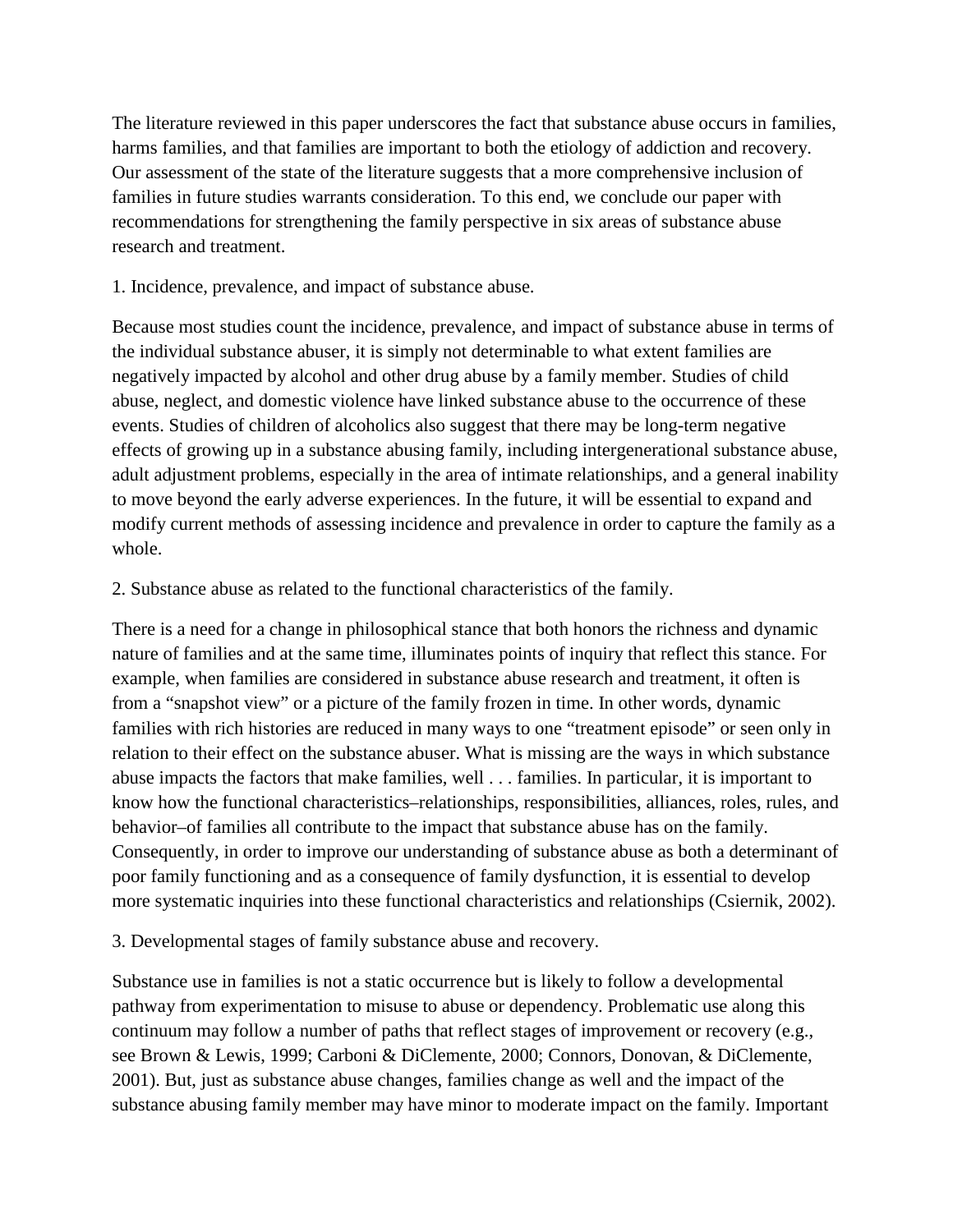too, is the composition of the family (i.e., young versus older children) and the availability of support within and outside the family to address the impact that the abuse of alcohol and other drugs has had (Straussner, 2004).

To increase our understanding and the development of more effective interventions, more research needs to focus on the impact on substance abuse in families over time, and not just during isolated contacts with treatment providers. It is essential to factor in the developmental aspects of substance use as well as the developmental path of factors such as social capital (Granfield & Cloud, 2001) that relate to recovery to better determine what is needed to be done in cases where it occurs. Understanding family involvement in recovery efforts along a continuum based on the substance abuser's level of motivation is another way of taking developmental factors into account (Thomas & Corcoran, 2001).

4. Families as the unit of measurement in the study of substance abuse.

The primary assumption of this paper is that the family is a critical point of consideration for addressing most cases of substance dependency. Consequently, instead of isolating individuals within families we need to develop ways to look at the effects of addictions on the entire family. Though many studies have included assessments of spouses, parents, children, and in some cases other family members, the vast majority of studies have not considered the substance-affected client as part of the family that includes these individuals and the multiple family roles that they may fulfill. For example, an adult male may be a father, spouse, and child (to his parents)–and these family membership categories have different implications for the family and for how substance abuse affects the roles and responsibilities associated with each of these roles. Therefore, it is critical to consider the impact a family member may have as a function of multiple roles and their impact on different family function characteristics.

5. Families as resources for developing strategies to combat alcohol and drug addiction.

It is well documented that parents are important models for their children's substance use (e.g., see Lyter&Lyter, 2003). Parents who use alcohol and drugs often raise children who also use alcohol and drugs. It is also frequently the case that in couples in which one member has an alcohol or drug problem, the non-using partner will develop a substance use problem or codependency to keep the couple together. These "sources of influence" represent potential keys for the developing of effective prevention and intervention strategies, by virtue of their "association" on a variety of social, emotional, and physical levels. These levels in turn impact a variety of influence processes such as modeling, socialization, behavior modification, and the deterioration of emotional boundaries. Therefore, the connections among family members represents a rich source for investigating some of the major pathways by which many individuals become exposed and ultimately dependent on alcohol and other drugs. This is especially important as we have historically underestimated the positive influence that families can exert upon members struggling with addiction (see Thomas & Corcoran, 2001).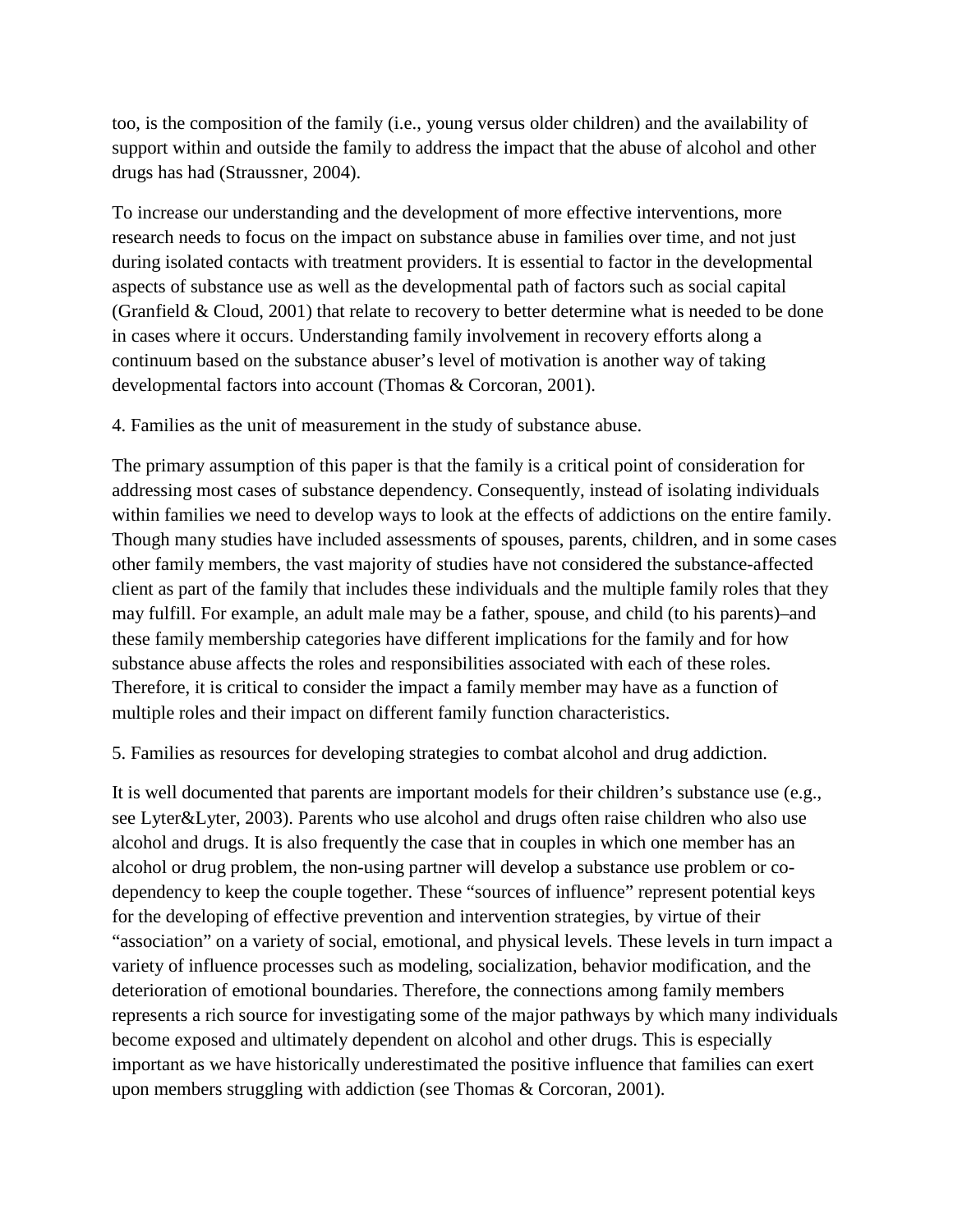6. Family risk and protective factors related to substance abuse.

A final line of recommended inquiry is family-related risk and protective factors as moderators or mediators of problematic behavior (e.g., see Hawkins, Catalano, & Miller, 1992). This perspective has been primarily examined with respect to child and adolescent substance abuse (Lyter & Lyter, 2003), and it is time to extend this view to families. Because families are dynamic entities changing throughout its cycle of development, a risk and protective factors perspective is well equipped to capture changes in the family's barriers and resources to positive family functioning and relationships. Finally, by moving to a risk and protection focus, there is less of an emphasis on family pathology and more emphasis on avenues of recovery–a perspective that benefits all family members.

# **REFERENCES**

Aktan, G.B., Kumpfer, K.L., & Turner, C.W. (1996). Effectiveness of a family skills training program for substance use preventionwith inner city African-American families. Substance Use & Misuse, 31, 157-175.

Amato, P.R., & Previti, D. (2003). People's reasons for divorcing: Gender, social class, the life course, and adjustment. Journal of Family Issues, 24(5), 602-626.

Ammerman, R.T., Kolko, D. J., Kirisci, L., Blackson, T.C., & Dawes, M.A. (1999). Child abuse potential in parents with histories of substance use disorder. Child Abuse & Neglect, 23(12), 1225-1238.

Anda, R.F., Whitfield, C.L., Felitti, V.J., Chapman, D., Edwards, V.J., Dube, S.R., & Williamson, D.F. (2002).Adverse childhood experiences, alcoholic parents, and later risk of alcoholism and depression. Psychiatric Services, 53(8), 1001-1009.

Azmitia, E. C. (2001). Impact of drugs and alcohol on the brain through the life cycle: Knowledge for social workers. Journal of Social Work Practice in the Addictions, 1(3), 41-64.

Azzi-Lessing, L., & Olsen, L.J. (1996). Substance abuse-affected families in the child welfare system: New challenges, new alliances. Social Work, 41, 15-23.

Baer, P.E., Garmezy, L.B., McLaughlin, R.J., Pokorny, A.D.,& Wernick, M.J. (1987). Stress coping, family conflict, and adolescent alcohol use. Journal of Behavioral Medicine, 10, 449- 466.

Baker, P. L., & Carson, A. (1999). "I take care of my kids" Mothering practices of substanceabusing women. Gender & Society, 13(3), 347-363.

Barnes, G.M., & Welte, J.W. (1990). Prediction of adult's drinking patterns from the drinking of their parents. Journal of Studies on Alcohol, 51(6), 523-527.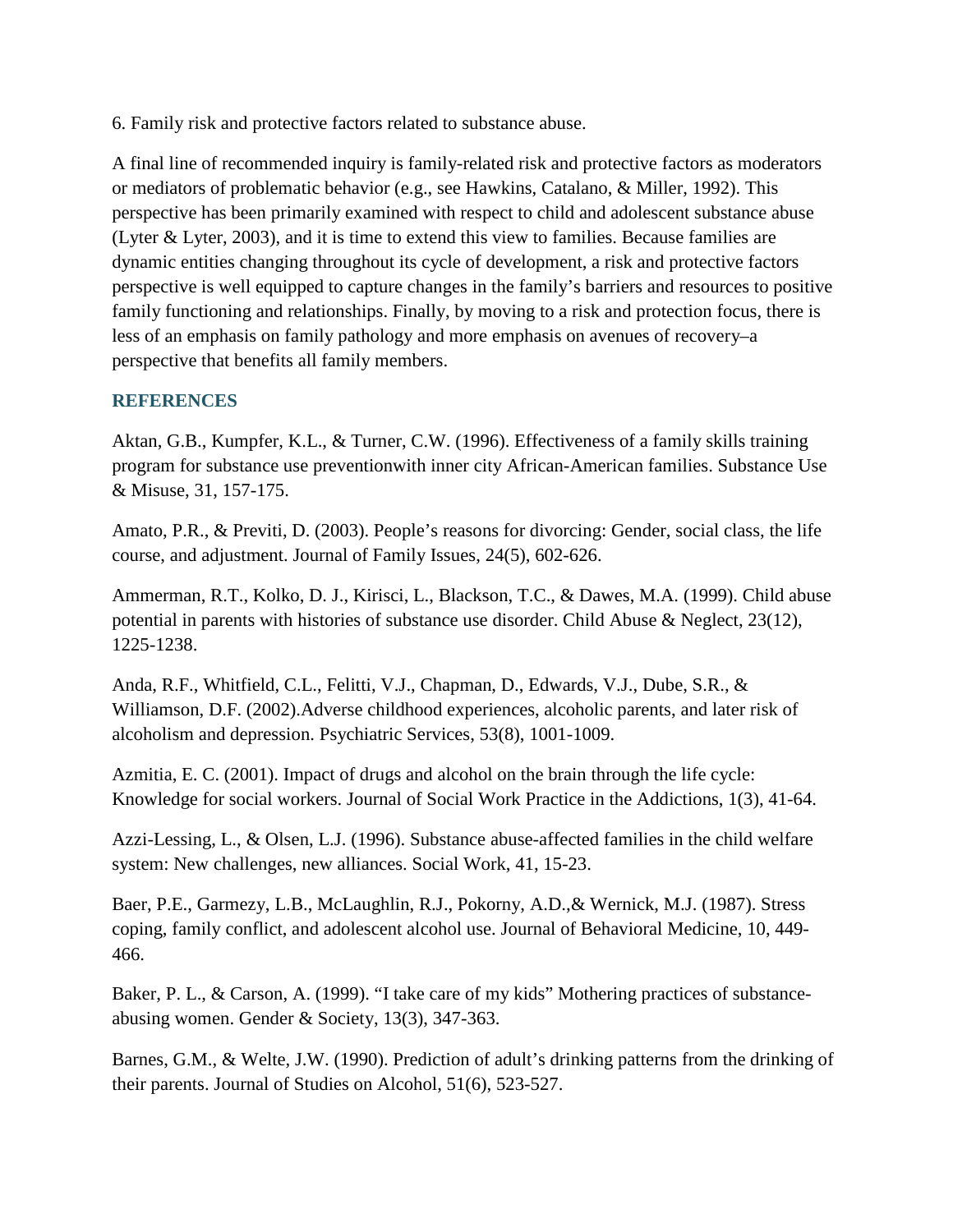Baumrind, D. (1991). The influence of parenting style on adolescent competence and substance abuse. Journal of Early Adolescence, 11(1), 56-95.

Bays, J. (1990). Substance abuse and child abuse: Impact of addiction on the child. Pediatric Clinics of North America, 37(4), 881-904.

Behnke, M., Eyler, F.D., Garavan, C.W., Wobie, K.,&Hou,W. (2002). Cocaine exposure and developmental outcome from birth to 6 months. Neurotoxicology & Teratology, 24(3), 283-295.

Bennett, L.W. (1995). Substance abuse and the domestic assault of women. Social Work, 40(6), 760-771.

Bennett, L.W., Tolman, R. M., Rogalski, C.J.,&Srinivasaraghavan, J. (1994). Domestic abuse by male alcohol and drug addicts. Violence and Victims, 9, 359-368.

Bowser, B.P.,&Word, C.O. (1993). Comparison of African-American adolescent crack cocaine users and nonusers: Background factors in drug use and HIV sexual risk behaviors. Psychology of Addictive Behaviors, 7(3), 155-161.

Boyd, C.J., & Holmes, C. (2002).Women who smoke crack and their family substance abuse problems. Health Care for Women International, 23, 576-586.

Brook, J.S., Brook, D.W., Whiteman, M., Gordon, A.S., & Cohen, P. (1990). The psychosocial etiology of adolescent drug use: A family interactional approach. Genetic, Social & General Psychology Monographs, 116 (2), 112 -267.

Brookoff, D.,O'Brien,K.K., Cook, C.S., Thompson, T.D.,&Williams, C. (1997). Characteristics of participants in domestic violence. Journal of the American Medical Association, 277, 1369- 1373.

Brooks, C.S., Zuckerman, B., Bamforth, A., Cole, J., & Kaplan-Sanoff, M. (1994). Clinical issues related to substance-involved mothers and their infants. Infant Mental Health Journal 15(2), 202-217.

Brown, S., & Lewis, V. (1999). The alcoholic family in recovery: A developmental model. New York: The Guilford Press.

Brown, T.G., Werk, A., Caplan, T.,&Seraganian, P. (1999). Violent substance abusers in domestic violence treatment. Violence and Victims, 14, 179-190.

Brown, T.G., Werk, A., Caplan, T., Shields, N.,&Seraganian, P. (1998). Incidence and characteristics of violent men in substance abuse treatment. Addictive Behaviors, 23, 573-586.

Carboni, J.P., & DiClemente, C.C. (2000). Using transtheoretical model profiles to differentiate levels of alcohol abstinence success. Journal of Consulting & Clinical Psychology, 68, 810-817.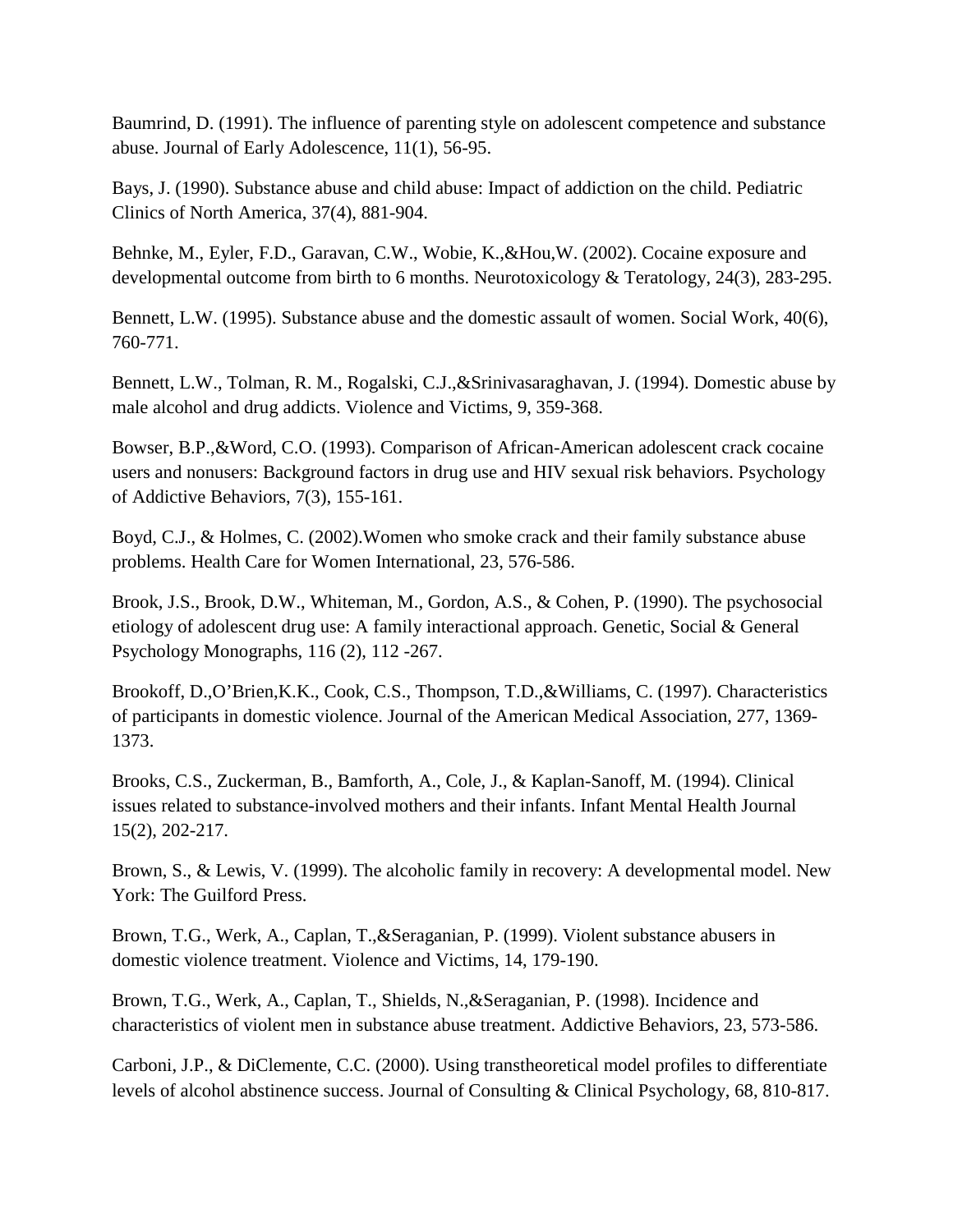Chassin, L., Curran, P.J.,Hussong, A.M.,&Colder, C.R. (1996). The relation of parental alcoholism to adolescent substance use: A longitudinal follow-up study. Journal of Abnormal Psychology, 105(1), 70-80.

Chassin, L., Pitts, S.C., DeLucia, C., & Todd, M. (1999). A longitudinal study of children of alcoholics predicting young adult substance use disorders, anxiety, and depression. Journal of Abnormal Psychology, 108(1), 106-119.

Clair, D. J., & Genest, M. (1987). Variables associated with the adjustment of offspring of alcoholic fathers. Journal of Studies on Alcohol, 48, 345-355.

Connors, G. J., Donovan, D.M., & DiClemente, C.C. (2001). Substance abuse treatment and stages of change. New York: The Guilford Press.

Copello, A., & Orford, J. (2002). Addiction and the family: Is it time for services to take notice of the evidence? Addictions, 97, 1361-1363.

Costantini,M. F., Wermuth, L., Sorenson, J.L.,& Lyons, J.S. (1992). Family functioning as a predictor of progress in substance abuse treatment. Journal of Substance Abuse Treatment, 9, 331-335.

Craig, R.J. (1993). Contemporary trends in substance abuse. Professional Psychology: Research and Practice, 24, 182-189.

Csiernik, R. (2002). Counseling for the family: The neglected aspect of addiction treatment in Canada. Social Work Practice in the Addictions 2(1), 79-92.

Davis, S. (1994). Effects of chemical dependency in parenting women. In R.R. Watson (Ed.), Drug and alcohol abuse reviews: Addictive behaviors in women (Vol. 5) (pp. 381-414). Totowa NJ: Humana Press.

Dore,M.M., Doris, J.M.,&Wright, P. (1995). Identifying substance abuse in maltreating families: A child welfare challenge. Child Abuse & Neglect, 19, 531-543.

Dore, M.M., Kauffman, E., Nelson-Zlupko, L., & Granfort, E. (1996). Psychosocial functioning and treatment needs of latency-age children from drug-involved families. Families in Society 77(10), 595-604.

Dube, S. R., Anda, R. F., Felitti, V. J., Croft, J. B., Edwards, V. J.,&Giles, W. H. (2001). Growing up with parental alcohol abuse: Exposure to childhood abuse, neglect, and household dysfunction. Child Abuse & Neglect, 25, 1627-1640.

Dunn, M.G., Tarter, R.E., Mezzich, A.C., Vanyukov, M., Kirisci, L., & Kirillova, G. (2002). Origins and consequences of child neglect in substance abuse families. Clinical Psychology Review, 22, 1063-1090.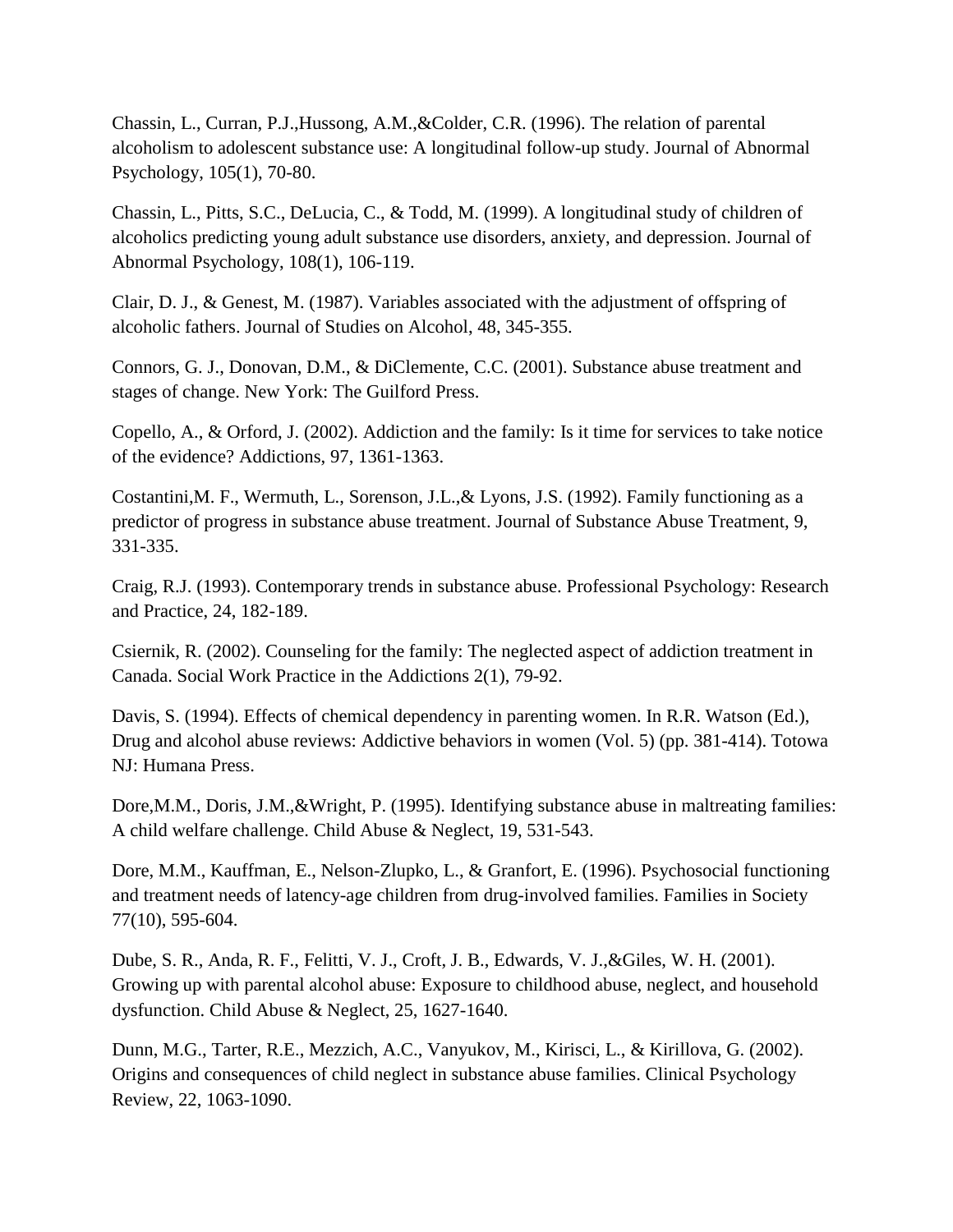Easton, C.J., Swan, S.,&Sinha, R. (2000). Prevalence of family violence in clients entering substance abuse treatment. Journal of Substance Abuse Treatment, 18, 23-28.

Ebrahim, S.H., Luman, E.T., Floyd, R.L., Murphy, C.C., Bennett, E.M., & Boyle, C.A. (1998). Alcohol consumption by pregnant women in the United States during 1988-1995. Obstetrics & Gynecology, 92(2), 187-191.

Edwards, M.E., & Steinglass, P. (1995). Family therapy outcomes for alcoholism. Journal of Marital & Family Therapy, 21, 475-509.

Eiden, R.D., Chavez, F., & Leonard, K.E. (1999). Parent-infant interactions among families with alcoholic fathers. Development and Psychopathology, 11, 745-762.

Eiden, R.D., & Leonard, K.E. (2000). Paternal alcoholism, parental psychopathology, and aggravation with infants. Journal of Substance Abuse, 11(1), 17-29.

Fals-Stewart, W., Birchler, G.R., & O'Farrell, T.J. (1999). Drug-abusing patients and their intimate partners: Dyadic adjustment, relationship stability, and substance use. Journal of Abnormal Psychology, 108(1), 11-23.

Famularo, R., Kinscherff, R., & Fenton, L. (1992). Parental substance abuse and the nature of child maltreatment. Child Abuse & Neglect, 16, 475-483.

Felitti, V. J., Anda, R.F., Nordenberg, D., Williamson, D. F., Spitz, A.M., Edwards, V., Koss, M.P., & Marks, J.S. (1998). Relationship of childhood abuse and household dysfunction to many of the leading causes of death in adults: The Adverse Childhood Experiences (ACE) Study. American Journal of Preventive Medicine, 14(4), 245-258.

Fiks, K.B., Johnson, H.L.,& Rosen, T.S. (1985).Methadone-maintained mothers: 3-year followup of parental functioning. The International Journal of the Addictions, 20, 651-660.

Frank, D. A., Brown, J., Johnson, S., & Cabral H. (2002). Forgotten fathers: An exploratory study of mothers' report of drug and alcohol problems among fathers of urban newborns. Neurotoxicology & Teratology, 24(3), 339-347.

Froehlich, J.C., & Li, T.K., (1993). Opioid peptides. In M. Galante & H. Begleiter (Eds.), Recent developments in alcoholism, Vol. 11: 10 years of progress. (pp. 187- 205). New York: NY: Plenum Press.

Gfroerer, J. (1987). Correlation between drug use by teenagers and drug use by older family members. American Journal of Drug & Alcohol Abuse, 13, 95-108.

Goodwin, D.W. (1995). Alcoholism and genetics: The sins of the fathers. Archives of General Psychiatry 42, 171-174.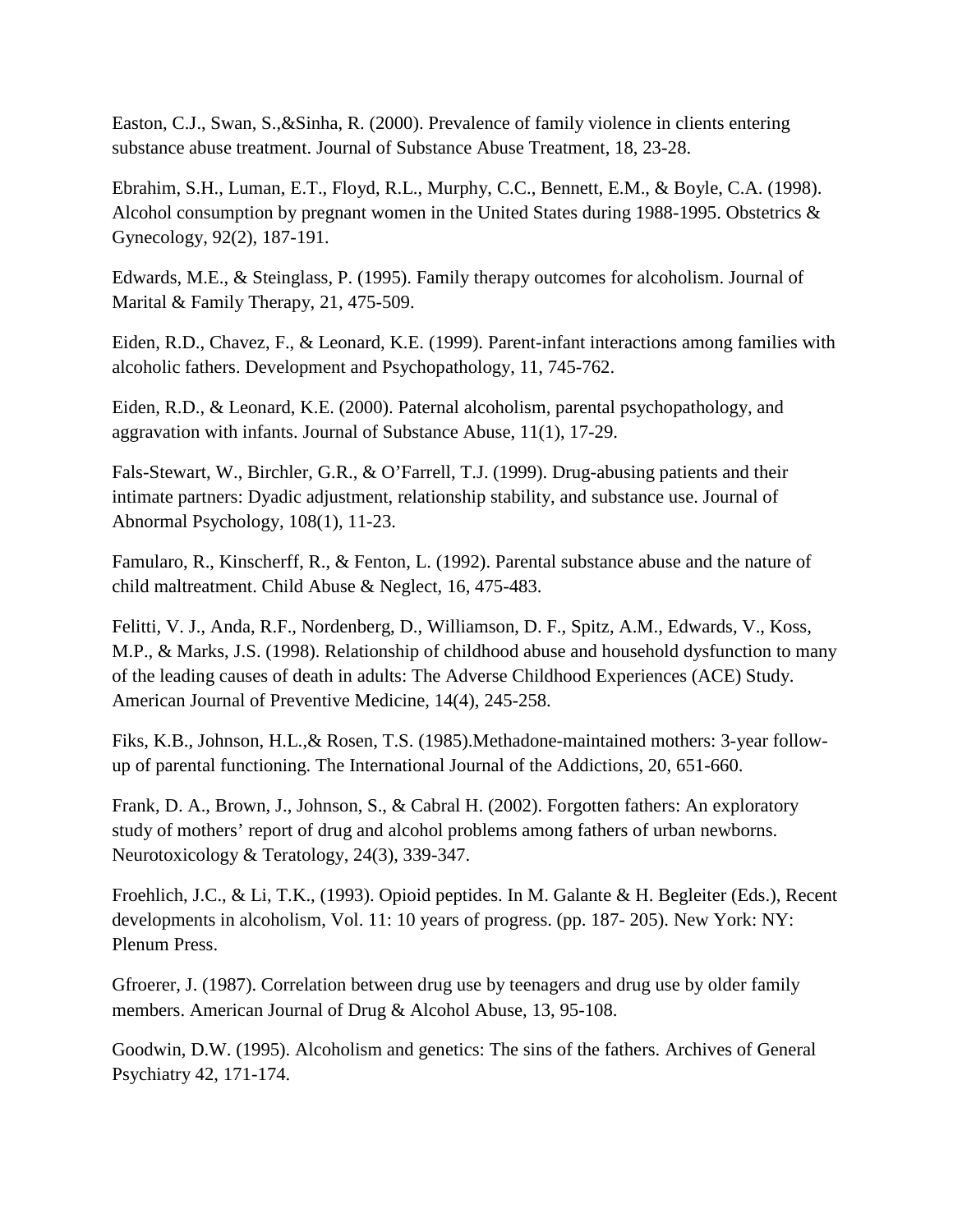Gorelick, D. A. (1993). Overview of pharmacologic treatment approaches for alcohol and other drug addiction: Intoxication, withdrawal, and relapse prevention. Psychiatric Clinics of North America, 16(1), 141-156.

Granfield, R.,&Cloud, W. (2001). Social context and "natural recovery": The role of social capital in the resolution of drug-associated problems. Substance Use & Misuse, 36(11), 1543- 1570.

Grant, B.F. (2000). Estimates of U.S. children exposed to alcohol abuse and dependence in the family. American Journal of Public Health, 90, 112-115.

Griffin, K.W., Botvin, G.J., Scheier, L.M., Diaz, T., & Miller, N.L. (2000). Parenting practices as predictors of substance use, delinquency, and aggression among urban minority youth: Moderating effects of family structure and gender. Psychology of Addictive Behaviors, 14 (2), 174-184.

Gruber, K.J., Fleetwood, T.W., & Herring, M.W. (2001). In-home continuing care services for substance affected families: The Bridges Program. Social Work, 46(3), 267-277.

Gruber, K.J., & Fleetwood, T.W. (2004). In-home continuing care services for substance use affected families. Substance Use & Misuse, 39(9), 1381-1405.

Gutierres, S.E., Russo, N. F., & Urbanski, L. (1994). Sociocultural and psychological factors in American Indian drug use: Implications for treatment. International Journal of the Addictions, 29, 1761-1786.

Haber, J. (2000). Management of substance abuse and dependence problems in families. In M.A. Naegle & C.E. D'Avanzo (Eds.), Addictions& substance abuse: Strategies for advanced practice nursing (pp. 305-331). New Jersey: Prentice Hall.

Halford, W.K.,& Osgarby, S.M. (1993).Alcohol abuse in clients presenting with marital problems. Journal of Family Psychology, 6, 245-254.

Hampton, R.L., Senatore, V.,& Gullotta, T.P. (Eds.). (1998.) Substance abuse, family violence, and child welfare: Bridging perspectives (Issues in children's and families' lives, Vol. 10). Thousand Oaks, CA: Sage.

Hans, S. L. (2002). Studies of prenatal exposure to drugs: Focusing on parental care of children. Neurotoxicology & Teratology, 24(3), 329-337.

Hans, S. L., Bernstein, V. J., & Henson, L. G. (1999). The role of psychopathology in the parenting of drug-dependent women. Development and Psychopathology, 11(4), 957-977.

Harden, B.J. (1998). Building bridges for children: Addressing the consequences of exposure to drugs and to the child welfare system. In R.L. Hampton, V. Senatore, & T.P. Gullotta (Eds.),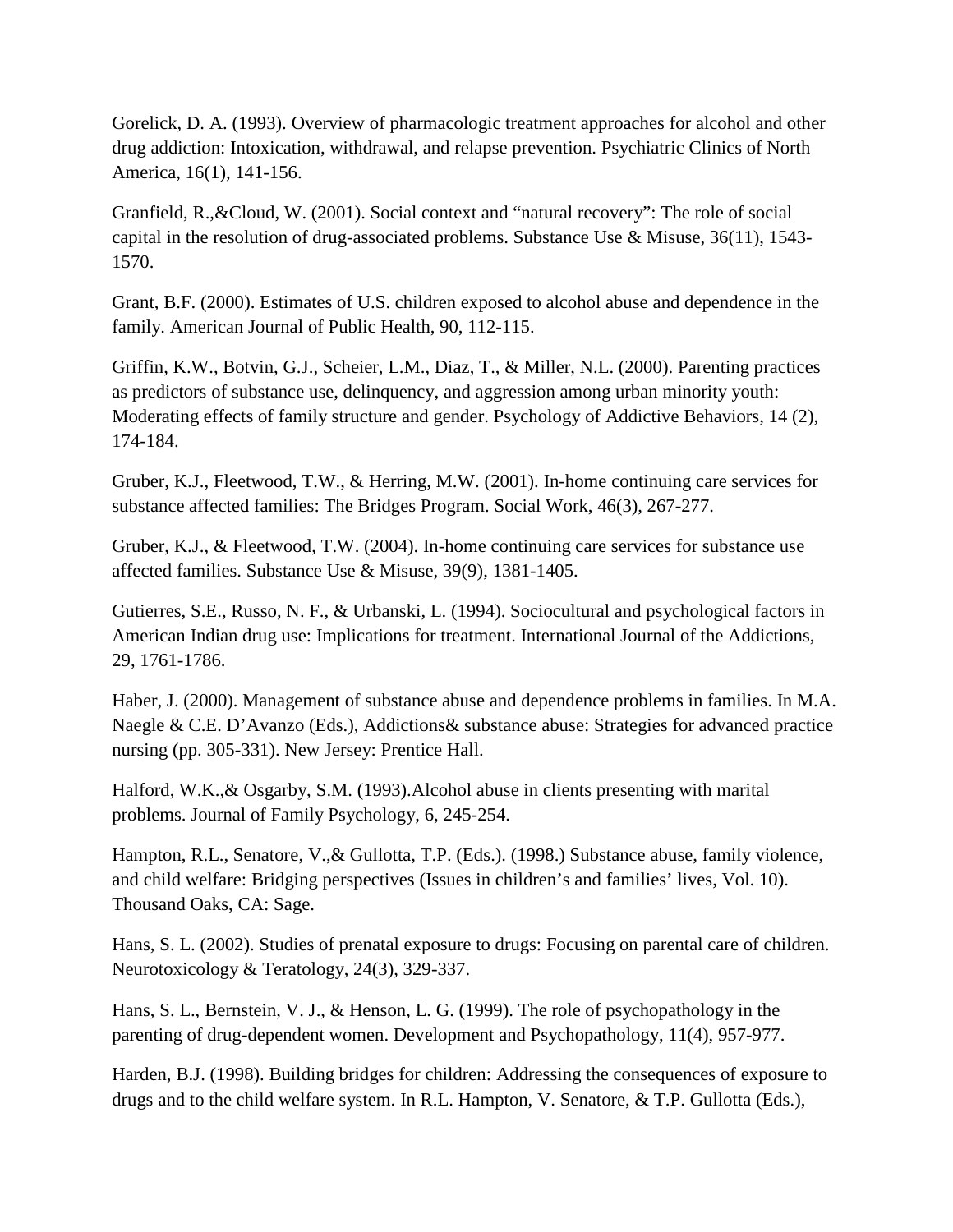Substance abuse, family violence, and child welfare: Bringing perspectives (Issues in children's and families' lives, Vol.10) (pp. 18-61). Thousand Oaks, CA: Sage.

Hawkins, C. A. (1996). Pathogenic and protective relations in alcoholic families (II): Ritual invasion, shame,ACOAtraits, and problem drinking in adult offspring. Journal of Family Social Work, 1(4), 51-63.

Hawkins, J.D.,Catalano, R.F.,&Miller, J.Y. (1992).Risk and protective factors for alcohol and other drug problems in adolescence and early adulthood: Implications for substance abuse prevention. Psychological Bulletin, 112 (1), 64-105.

Hawley, T.L., Halle, T.G., Drasin, R.E., & Thomas, N.G. (1995). Effects of the "crack epidemic" on the caregiving environment and the development of preschoolers. American Journal of Orthopsychiatry, 65, 364-379.

Hien, D., & Honeyman, T. (2000). A closer look at the drug abuse-maternal aggression link. Journal of Interpersonal Violence, 15, 503-522.

Hogue, A., Liddle, H. A., Becker, D., & Johnson-Leckrone, J. (2002). Family based prevention counseling for high risk young adolescents: Immediate outcomes. Journal of Community Psychology, 30(1), 1-22.

Hops,H., Tildesley, E., Lichestein, E.,Ary,D.,&Sherman, L. (1990). Parent-adolescent problem solving interactions and drug use. American Journal of Drug and Alcohol Abuse, 16(3-4), 239- 258.

Hotaling, G.T., & Sugarman, D.B. (1986). An analysis of risk markers in husband to wife violence: The current state of knowledge. Violence and Victims, 1, 101-124.

Hurley, D.L. (1991).Women, alcohol, and incest: An analytic review. Journal of Studies on Alcohol, 52, 253-268.

Jang, K.L., Vernon, P.A, Livesley,W.J., Stein, M.B., & Wolf, H. (2001). Intra- and extrafamilial influences on alcohol and drug misuse:Atwin study of gene-environment correlation. Addiction, 96, 1307-1318.

Johnson, J. L., & Leff, M. (1999). Children of substance abusers: Overview of research findings. Pediatrics, 103(5), 1085-1099.

Johnson, K., Bryant, D.B., Collins, D.A., Noe, T.D., Strader, T.N., & Berbaum, M. (1998). Preventing and reducing alcohol and other drug use among high-risk youths by increasing family resilience. Social Work, 43, 297-308.

Johnson, G.M., Schoutz, F.C., & Locke, T.P. (1984). Relationships between adolescent drug use and parental drug behaviors. Adolescence, 19, 295-299.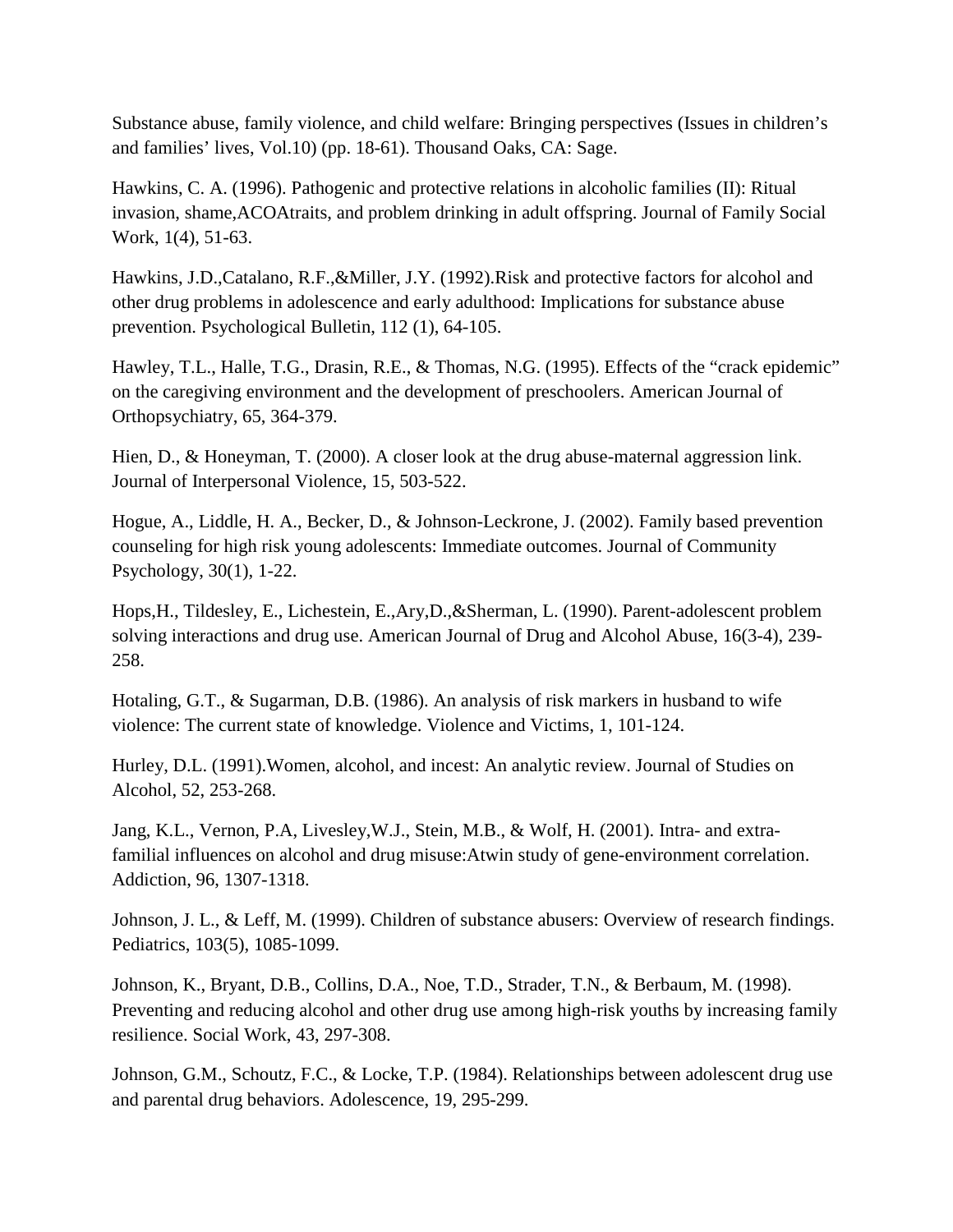Juliana, P., & Goodman, C. (1997). Children of substance abusing parents. In J.H. Lowinson, P. Ruiz, R.B. Millman, & J.G. Langrod (Eds.), Substance abuse: A comprehensive textbook, 3rd Ed. (pp.665-671). Baltimore: Lippincott, Williams, & Wilkins.

Kahler, C.W., McCrady, B.S.,&Epstein, E.E. (2003). Sources of distress among women in treatment with their alcoholic partners. Journal of Substance Abuse Treatment, 24, 257-265.

Kantor, G. K., & Straus, M.A. (1989). Substance abuse as a precipitant of wife abuse victimizations. American Journal of Drug and Alcohol Abuse, 15, 173-189.

Kelley, M.L., & Fals-Stewart, W. (2002). Couple- versus individual-based therapy for alcohol and drug abuse: Effects on children's psychosocial functioning. Journal of Consulting & Clinical Psychology, 70, 417-427.

Kelley, S.J. (1992). Parenting stress and child maltreatment in drug-exposed children. Child Abuse & Neglect, 16(3), 317-328.

Knight, D.K, Hood, P.E., Logan, S.M.,& Chatham, L.R. (1999). Residential treatment for women with dependent children: One agency's approach. Journal of Psychoactive Drugs, 31, 339-351.

Knight, D.K.,&Simpson, D.D. (1996). Influences of family and friends on client progress during drug abuse treatment. Journal of Substance Abuse, 8, 417-429.

Kumpfer, K.L. (1987). Special populations: Etiology and prevention of vulnerability to chemical dependence in children of substance abusers. In B.S. Brown, & A.R. Mills (Eds.), Youth at high risk for substance abuse (pp. 1-71). Washington, DC: NIDA, DHHS.

Kumpfer, K.L., Alvarado, R.,& Whiteside, H.O. (2003). Family-based interventions for substance use and misuse prevention. Substance Use & Misuse, 38(11-13), 1759-1787.

Lewchanin, S., & Sweeney, S. (1997). A developmental approach to the group treatment of adult children of alcoholics. Alcoholism Treatment Quarterly, 15(2), 51-62.

Li, C., Pentz, M.A.,& Chou, C. (2002). Parental substance use as a modifier of adolescent substance use risk. Addiction, 97, 1537-1550.

Liddle, H.A., & Dakof, G.A. (1995). Efficacy of family therapy for drug abuse: Promising but not definitive. Journal of Marital & Family Therapy, 21, 511-543.

Lochman, J.E.,&Steenhoven, A. (2002). Family-based approaches to substance abuse prevention. The Journal of Primary Prevention, 23(1), 49-114.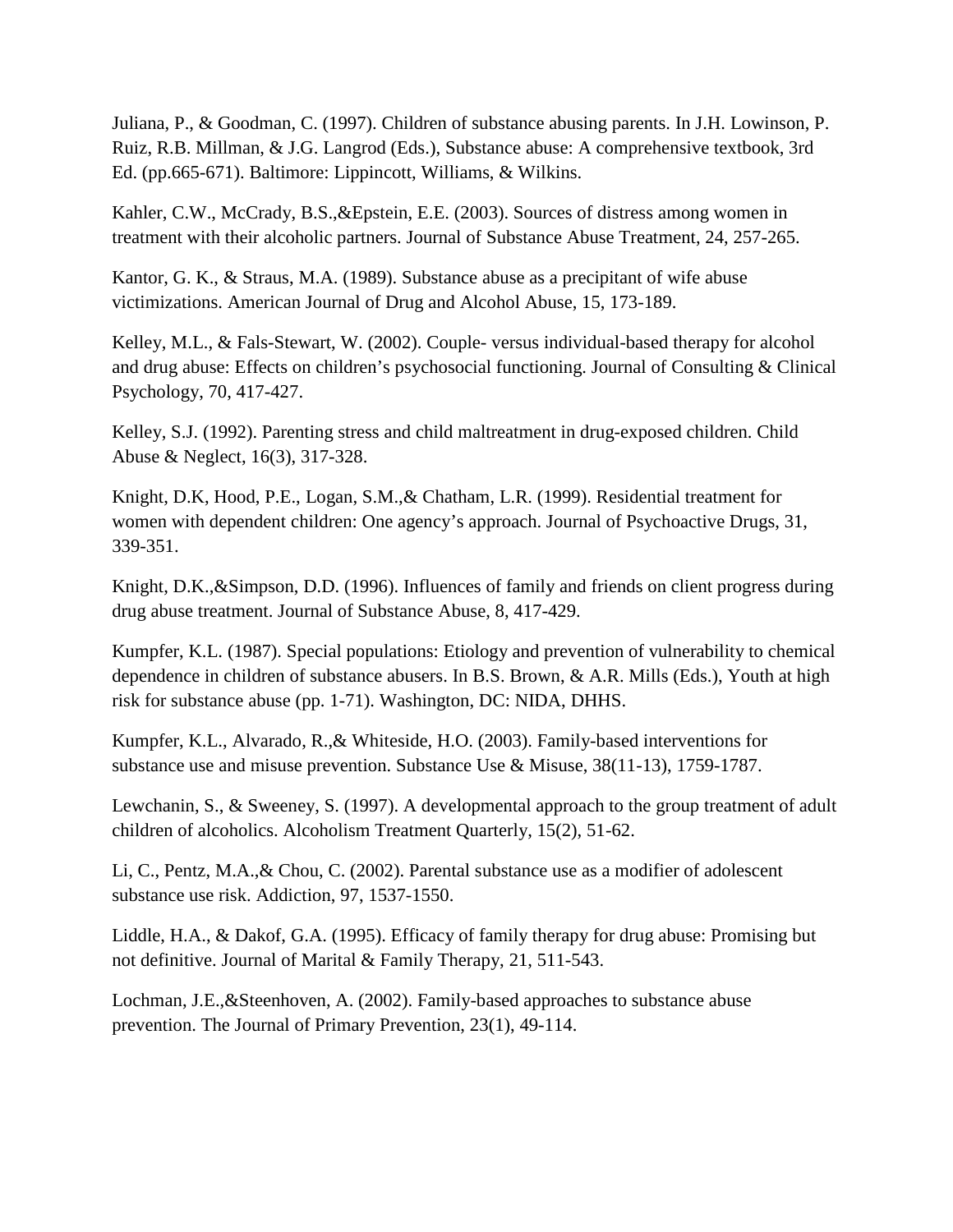Luthar, S.S., Merikangas, K.R., & Rounsaville, B.J. (1993). Parental psychopathology and disorders in offspring: A study of relatives of drug abusers. Journal of Nervous & Mental Disease, 181(6), 351-357.

Lyter, L.L., & Lyter, S.C. (2003).Why some youth don't use alcohol: Protective factors and implications for parenting skills. Social Work Practice in the Addictions 3(2), 3-23.

Magura, S., & Laudet, A.B. (1996). Parental substance abuse and child maltreatment: review and implications for intervention. Children and Youth Services Review, 18, 193-220.

Margolis, R.D., & Zweben, J.E. (1998). Treating patients with alcohol and other drug problems. Washington, DC: American Psychological Association.

McCrady, B.S., & Epstein, E.E. (1995). Theoretical bases of family approaches to substance abuse treatment. In F. Rotger, D.S. Kekker, & J.Morganstern (Eds.), Treating substance abuse: Theory and technique (pp. 117-142). New York: Guilford Press

McCrady, B.S., Epstein, E.E., & Kahler, C.W. (1998). Families of alcoholics. In A. Bellack, & M. Hersen (Eds.), Comprehensive clinical psychology: Vol 9. Applications in Diverse Populations (pp. 199-218). New York: Elsevier.

McCubbin, H.I., McCubbin, M.A., Thompson, A.I., & Han, S. (1999). Contextualizing family risk factors for alcoholism and alcohol abuse. Journal of Studies on Alcohol, Supplement No. 13, 75-78.

McGillicuddy, N.B., Rychtarik, R.G., Duquette, J.A., & Morsheimer, E.T. (2001). Development of a skill training program for parents of substance-abusing adolescents. Journal of Substance Abuse Treatment, 20, 59-68.

McGue, M. (1993). From proteins to cognitions: The behavioral genetics of alcoholism. In R. Plomin & G.E. McClearn, (Eds). Nature, nurture & psychology (pp. 245- 268). Washington, DC: American Psychological Association.

McIntyre, R.R (2004). Family treatment of substance abuse. In Straussner, S.L.A. (Ed.), Clinical work with substance-abusing clients (2nd ed.) (pp. 237-263). New York: Guilford Press.

McMahon, T.J., & Rounsaville, B.J. (2002). Substance abuse and fathering: Adding poppa to the research agenda. Addiction 97, 1109-1115.

McMahon, T.J., & Luthar, S.S. (1998). Bridging the gap for children as their parents enter substance abuse treatment. In R.L. Hampton, V. Senatore, & T.P. Gullotta (Eds.), Substance abuse, family violence, and child welfare: Bridging Perspectives (Issues in Children's and Families' Lives, Vol.10) (pp. 143-187). Thousand Oaks, CA: Sage.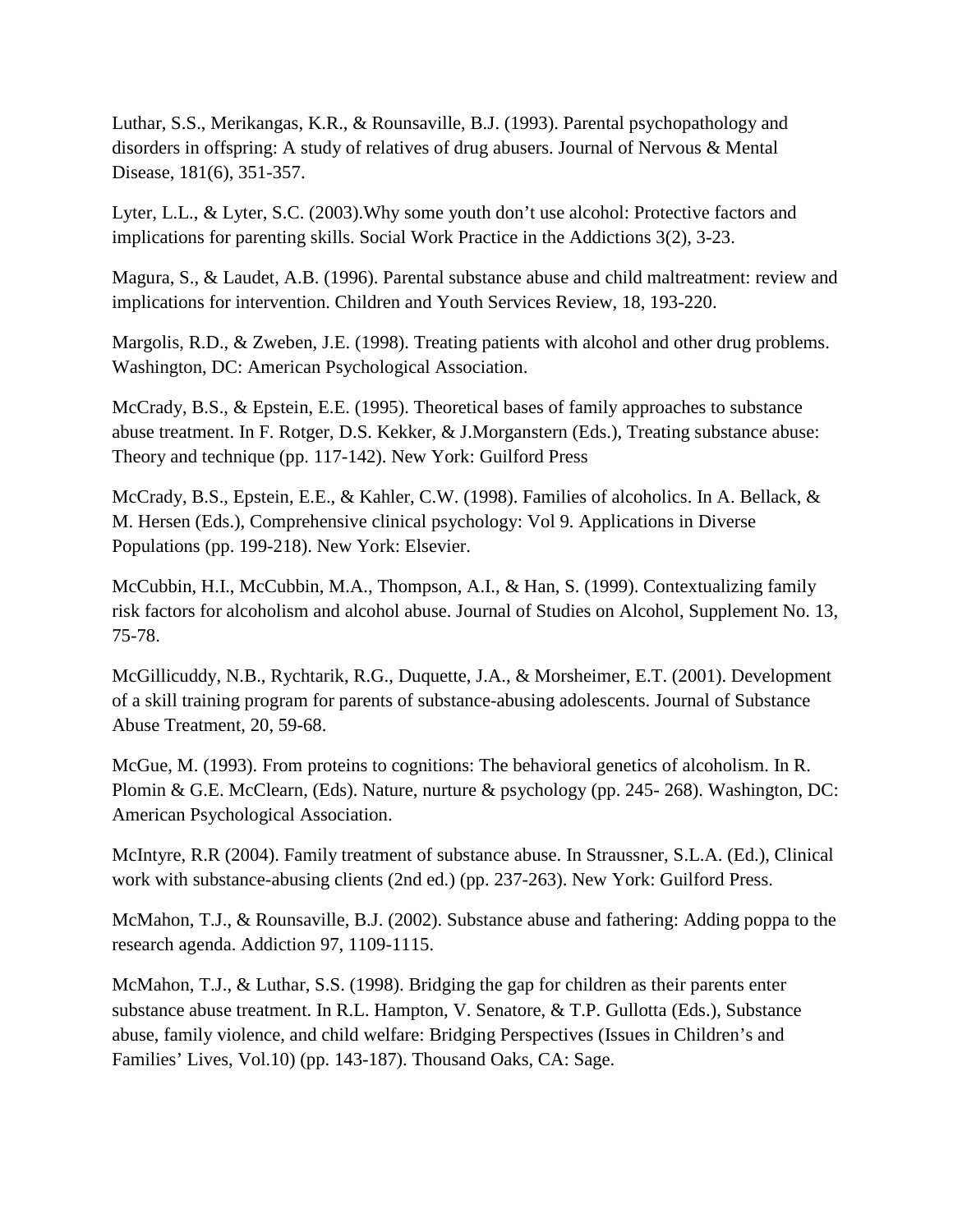McNichol, T., & Tash, C. (2001). Parental substance abuse and the development of children in foster care. Child Welfare, 80(2), 239-256.

Miller, B.A., Smyth, N.J.,&Mudar, P.J. (1999). Mothers' alcohol and other drug problems and their punitiveness toward their children. Journal of Studies on Alcohol, 60(5), 632-642.

Moore, J., & Finkelstein, N. (2001). Parenting services for families affected by substance abuse. Child Welfare, 80, 221-238.

Moos, R.H., Finney, J.W., & Cronkite, R.C. (1990). Alcoholism treatment: Context, process and outcome. New York: Oxford University Press. RC 565 M67 1990.

Moss, H.B., Lynch, K.G., Hardie, T.L., & Baron, D.A. (2002). Family functioning and peer affiliation in children of fathers with antisocial personality disorder and substance dependence: Associations with problem behaviors. American Journal of Psychiatry, 159, 607-614.

Moss, H. B., Mezzich, A., Yao, J. K., Gavaler, J., & Martin, C.S. (1995). Aggressivity among sons of substance abusing fathers: Association with psychiatric disorders in the father and son, paternal personality, pubertal development, and socio-economic status. American Journal of Drug and Alcohol Abuse, 21(2), 195-208.

Mudar, P., Leonard,K.E.,&Soltysinski,K. (2001).Discrepant substance use andmarital functioning in newlywed couples. Journal of Consulting & Clinical Psychology, 69(1), 130-134.

Murray, J.B. (1989). Psychologists and children of alcoholic parents. Psychological Reports, 64 (June, Part 1), 859-879.

National Institute on Drug Abuse, (1997) NIDA info facts. Retrieved June 27, 2003, from [www.drugabuse.gov/Infofax/Infofaxindex.html](http://www.drugabuse.gov/Infofax/Infofaxindex.html)

Needle, R., McCubbin, H.,Wilson, M., Reineck, R., Lazar, A., Mederer, H. (1986). Interpersonal influences in adolescent drug use: The role of older siblings, parents, and peers. International Journal of Addictions, 21, 739-766.

Noll, R.B., Zucker, R.A., Fitzgerald, H.E., & Curtis, W.J. (1992). Cognitive and motoric functioning of sons of alcoholic fathers and controls: The early childhood years. Developmental Psychology, 28(4), 665-675.

O'Farrell, T. J. (Ed.) (1993). Treating alcohol problems: Marital and family interventions. New York: Guilford Press.

O'Farrell, T.J., & Fals-Stewart,W. (2000). Behavioral couples therapy for alcoholism and drug abuse. Journal of Substance Abuse Treatment, 18, 51-54.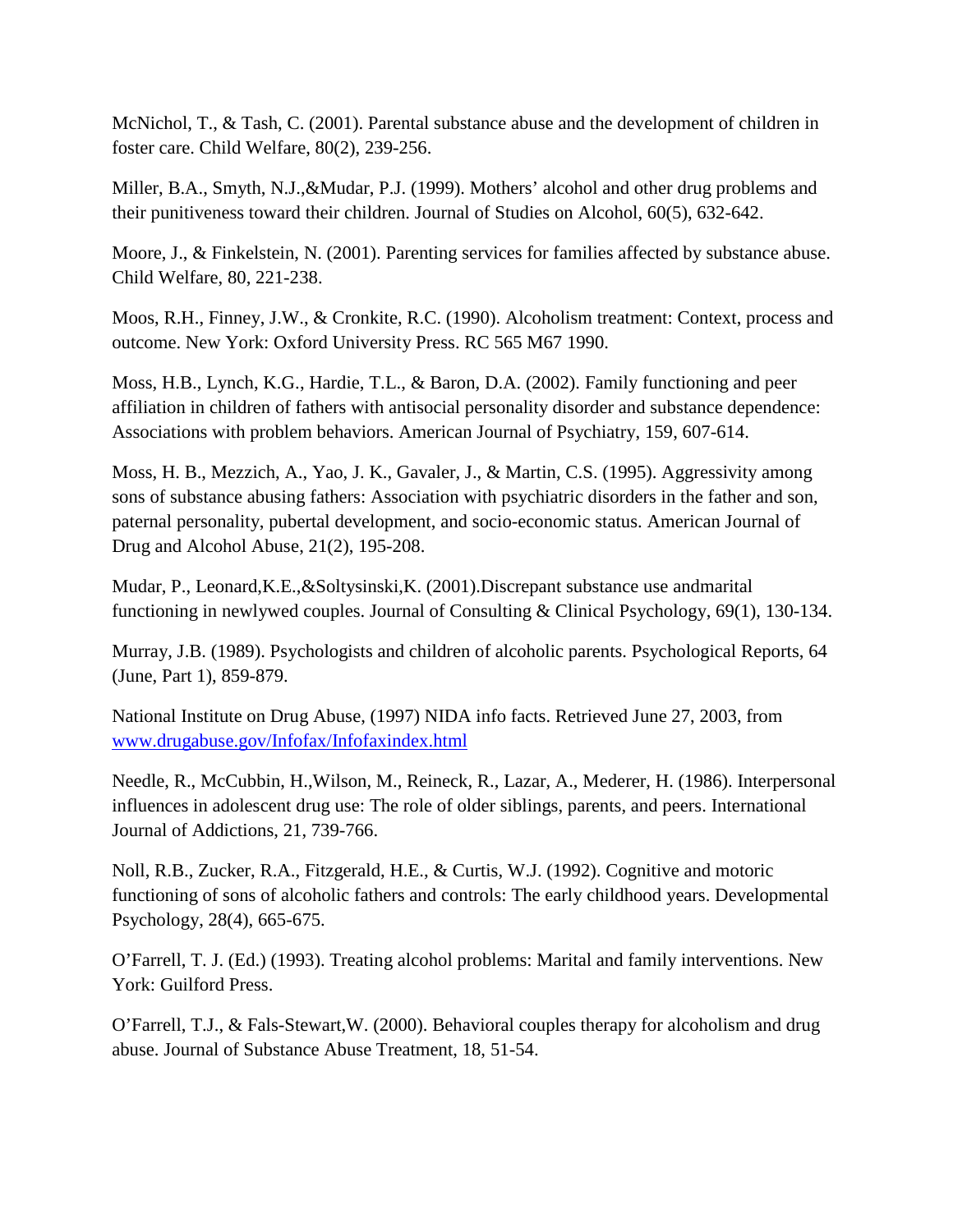Orford, J., Dalton, S., Hartney, E., Ferrins-Brown,M., Kerr, C.,&Maslin, J. (2002). The close relatives of untreated heavy drinkers: Perspectives on heavy drinking and its effects. Addiction Research and Theory, 10(5), 439-463.

Orford, J., Natera, G., Velleman, R., Copello, A., Bowie, N., Bradbury, C., Davies, J., Mora, J., Nava, A., Rigby, K.,&Tiburcio,M. (2001). Ways of coping and the health of relatives facing drug and alcohol problems in Mexico and England. Addiction, 96(5), 761-774.

Ossip-Klein, D. J., & Rychtarik, R.G. (1993). Behavioral contracts between alcoholics and family members: Improving aftercare participation and maintaining sobriety after inpatient alcoholism treatment. In T.J.O'Farrell (Ed.), Treating alcohol problems: Marital and family interventions (pp. 281–304). New York: Guilford Press.

Ragin, D. F., Pilotti, M., Madry, L., Sage, R.E., Bingham, L.E., & Primm, B.J. (2002). Intergenerational substance abuse and domestic violence as familial risk factors for lifetime attempted suicide among battered women. Journal of Interpersonal Violence, 17(10), 1027-1045.

Richardson, G.A., Ryan, C.,Willford, J., Day, N.L., & Goldschmidt, L. (2002). Prenatal alcohol andmarijuana exposure: Effects on neuropsychological outcomes at 10 years. Neurotoxicology & Teratology, 24(3), 309-320.

Rouse, B.A. (1998). Substance Abuse and Mental Health Statistics Sourcebook. Rockville, MD:Department of Health and Human Services, Substance Abuse and Mental health Services Administration, Office of Applied Studies

Sampson, P.D., Streissguth, A.P., Bookstein, F.L., Little, R.E., Clarren, S.K., Dehaene, P., Hanson, J.W.,& Graham, J. M. (1997). Incidence of fetal alcohol syndrome and prevalence of alcohol-related neurodevelopmental disorder. Teratology, 56(5), 317-326.

Scharff, J.L., Broida, J.P., Conway, K., & Yue, A. (2004). The interaction of parental alcoholism, adaptation role, and familial dysfunction. Addictive Behaviors, 29(3), 575-581.

Semidei, J., Radel, L. F., & Nolan, C. (2001). Substance abuse and welfare: Clear linkages and promising responses. Child Welfare, 80, 109-128.

Sheridan, M.J. (1995). A proposed intergenerational model of substance abuse family functioning, and abuse/neglect. Child Abuse & Neglect, 19, 519-530.

Shuckit, M.A.,&Smith, T.L. (2001). Correlates of unpredicted outcomes in sons of alcoholics and controls. Journal of Studies on Alcohol, 62(4), 477-485.

Stanton, M.D., & Shadish, W.R. (1997). Outcome, attrition, and family-couples treatment for drug abuse: Ameta-analysis and review of the controlled, comparative studies. Psychological Bulletin, 122, 170-191.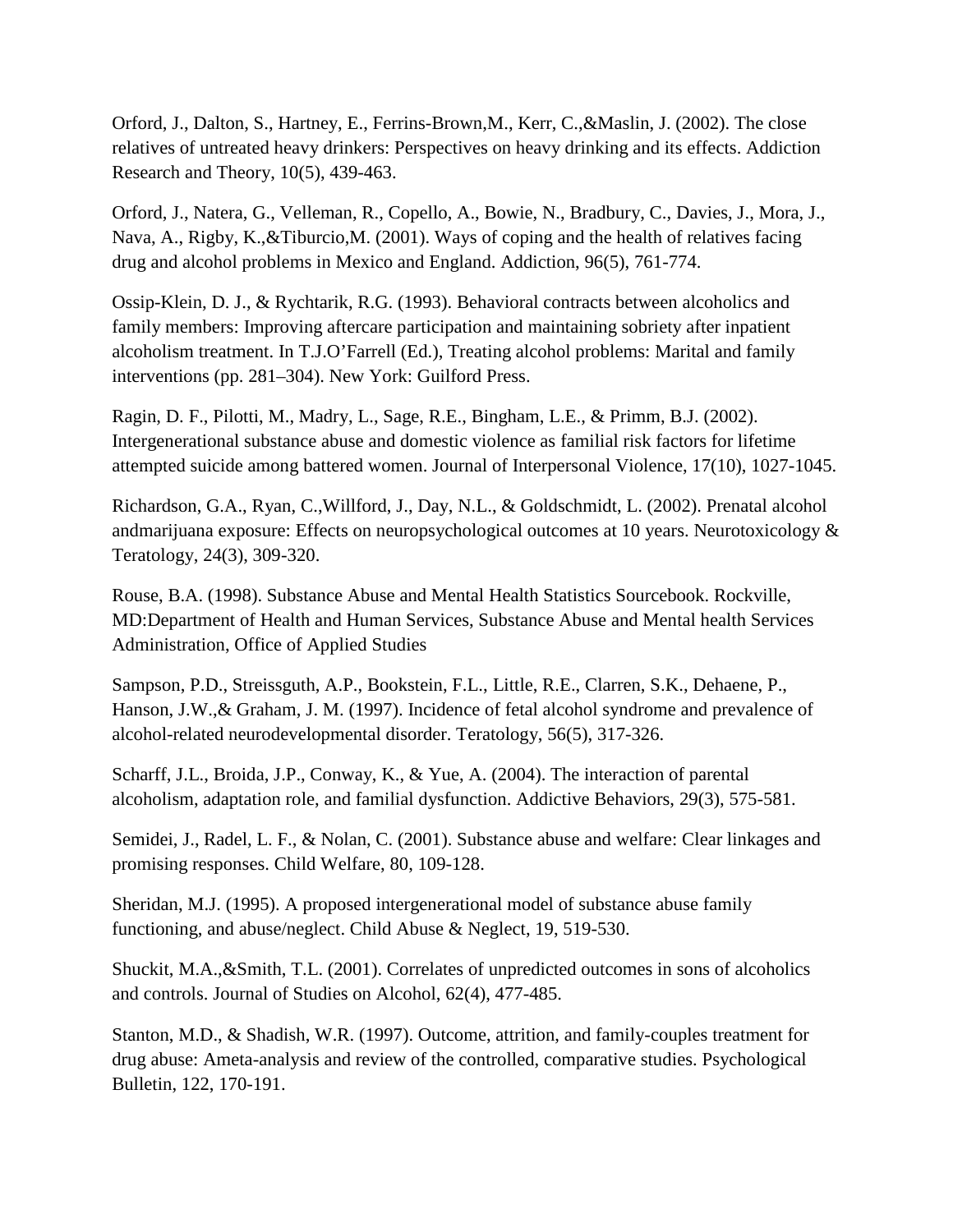Steinglass, P., Bennett, L.A.,Wolin, S.J., & Reiss D. (1987). The alcoholic family. New York: Basic Books. HV5132.A44

Stevens-Smith, P. (1998). Maintaining behavior change: Relapse prevention strategies. In P. Stevens-Smith & R.L. Smith (Eds.), Substance abuse counseling: Theory and practice. New Jersey: Prentice Hall.

Stewart, M.A., & Brown, S.A. (1993). Family functioning following adolescent substance abuse treatment. Journal of Substance Abuse, 5, 327-339.

Straussner, S.L.A. (Ed.), (2004). Clinical work with substance-abusing clients (2nd ed.). New York: Guilford Press.

Stuart, G.L., Moore, T.M., Ramsey, S.E., & Kahler, C.W. (2003). Relationship aggression and substance use among women court-referred to domestic violence intervention programs. Addictive Behaviors, 28, 1603-1610.

Substance Abuse and Mental Health Services Administration, (2001). National Household Survey on Drug Abuse. Retrieved August 9, 2003, from htttp://www.samhsa.gov/centers/clearinghouse/clearinghouses.html

Suchman, N.E.,&Luthar, S.S. (2000).Maternal addiction, child maladjustment, and socialdemographic risks: Implications for parenting behaviors. Addiction, 95, 1417- 1428.

Sullivan, W.P., Wolk, J.L.,&Hartmann, D.J. (1992). Case management in alcohol and drug treatment: Improving client outcomes. Families in Society, 73(4), 195-202.

Thomas, E.J.,&Ager, R. D. (1993).Unilateral family therapywith spouses of uncooperative alcohol abusers. In T.J. O'Farrell (Ed.), Treating alcohol problems: Marital and family interventions (pp. 3-33). New York: Guilford Press.

Thomas, C., & Corcoran, J. (2001). Empirically based marital and family interventions for alcohol abuse: A Review. Research on Social Work Practice, 11(5), 549-575.

Thompson, K.M., & Wilsnick, R.W. (1987). Parental influence on adolescent drinking: Modeling attitudes or conflict? Youth and Society, 1987, 19, 22-43.

Waldron, H.B. (1997). Adolescent substance abuse and family therapy outcome: A review of randomized trials. In T.H. Ollendick&R.J. Prinz (Eds.), Advances in clinical child psychology (vol. 19) (pp. 199-234). New York: Plenum Press.

Webb, J.A., Bray, J.H., Getz, J.G., & Adams, G.J. (2002). Gender, perceived parental monitoring, and behavioral adjustment: Influences on adolescent alcohol use. American Journal of Orthopsychiatry, 72 (3), 392-400.